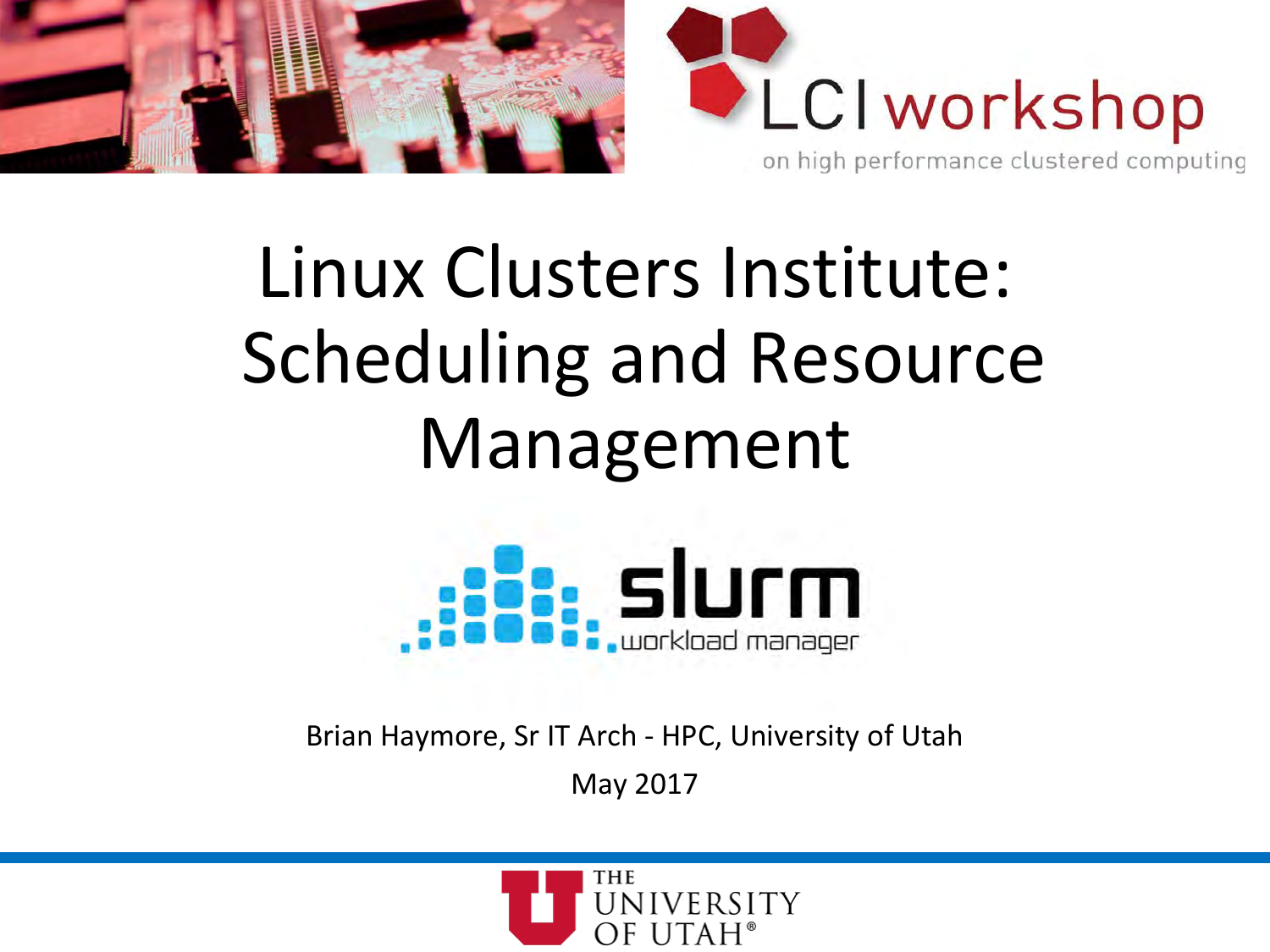

#### This content was originally developed by Ryan Cox (2014) and updated by Brian Haymore  $(2017)$  in for LCI.

(image source: xkcd.org)



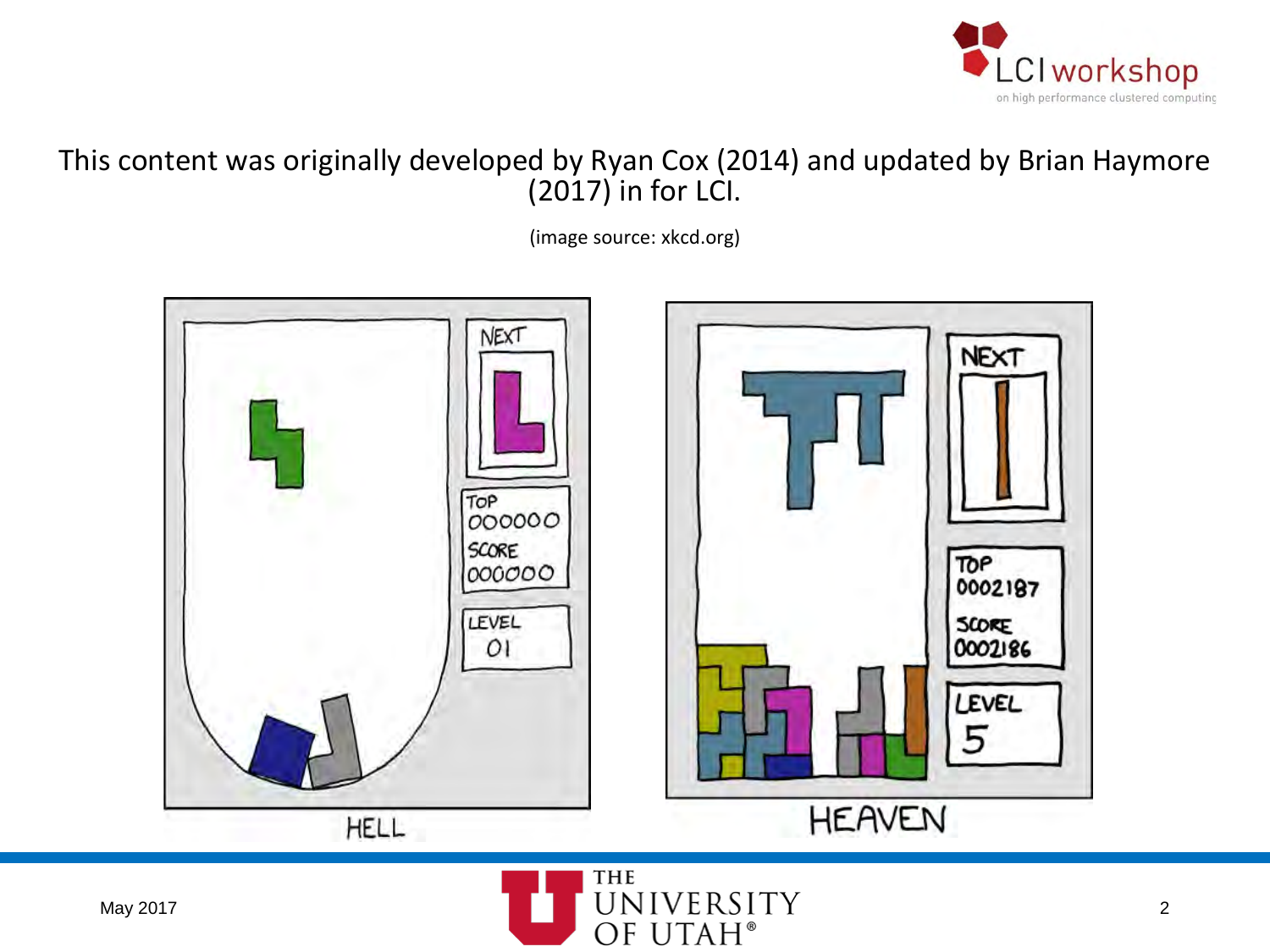

# Slurm Workload Manager

- What is Slurm?
- Installation
- Slurm Configuration
- Daemons
- Configuration Files
- Client Commands
- User and Account Management
- Policies, tuning, and advanced configuration
- Priorities
- Fairshare
- Backfill
	- THE May 2017  $\blacksquare$   $\blacksquare$   $\blacksquare$   $\blacksquare$   $\blacksquare$   $\blacksquare$   $\blacksquare$   $\blacksquare$   $\blacksquare$   $\blacksquare$   $\blacksquare$   $\blacksquare$   $\blacksquare$   $\blacksquare$   $\blacksquare$   $\blacksquare$   $\blacksquare$   $\blacksquare$   $\blacksquare$   $\blacksquare$   $\blacksquare$   $\blacksquare$   $\blacksquare$   $\blacksquare$   $\blacksquare$   $\blacksquare$   $\blacksquare$   $\blacksquare$   $\blacksquare$   $\blacksquare$   $\$ OF UTAH®
- QOS
- Accounting
- Health Check
- Troubleshooting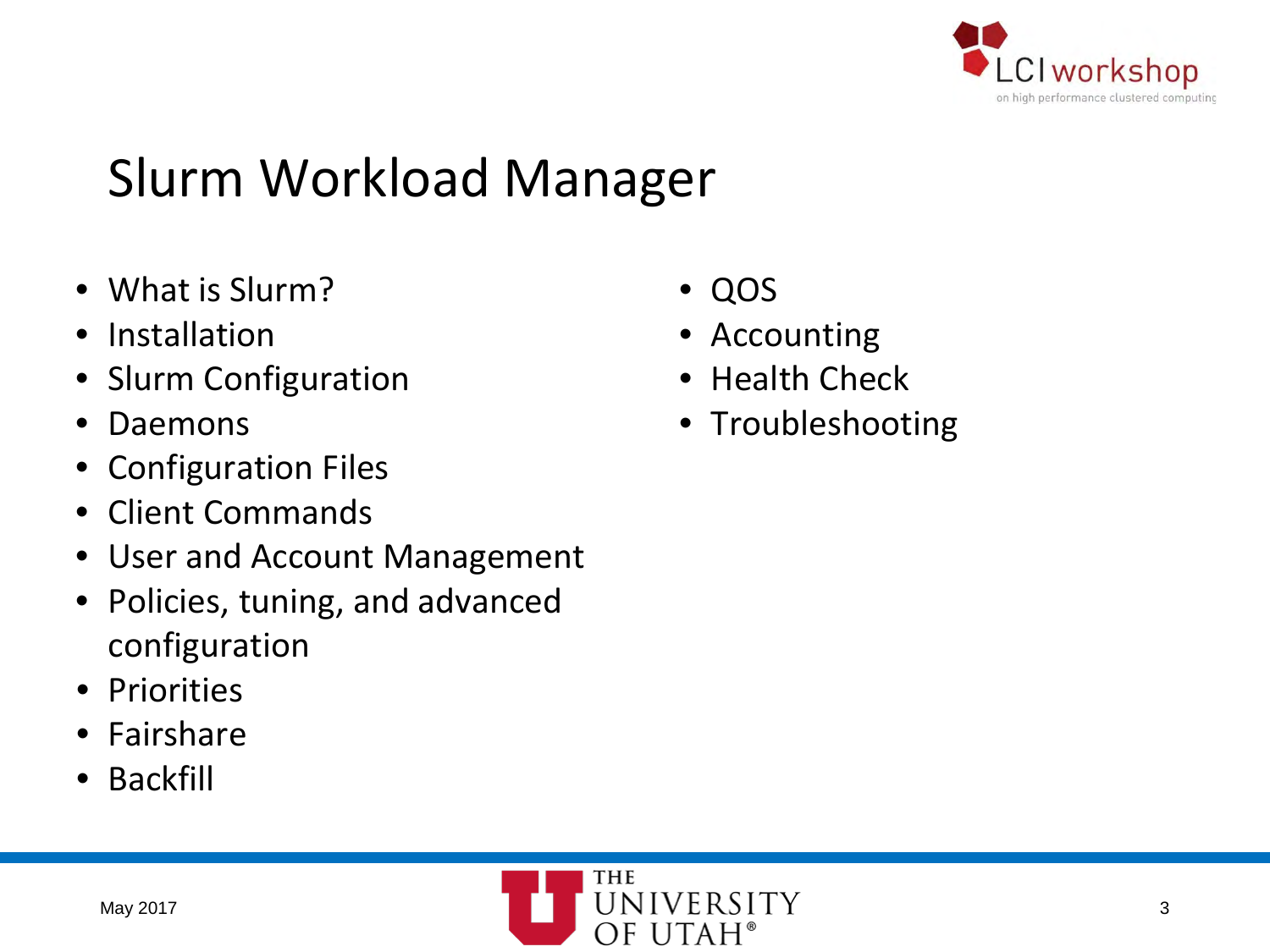

### Concept: What is Slurm?

Simple Linux Utility for Resource Management:

- Anything but simple...
- Resource manager and scheduler
- Originally developed at LLNL (Lawrence Livermore)
- $\bullet$  GPL  $\vee$ 2
- Commercial support/development available
- Active user community
- Core development by SchedMD
- Other major contributors exist
- Built for scale and fault tolerance
- Plugin-based: lots of plugins to modify Slurm behavior for your needs

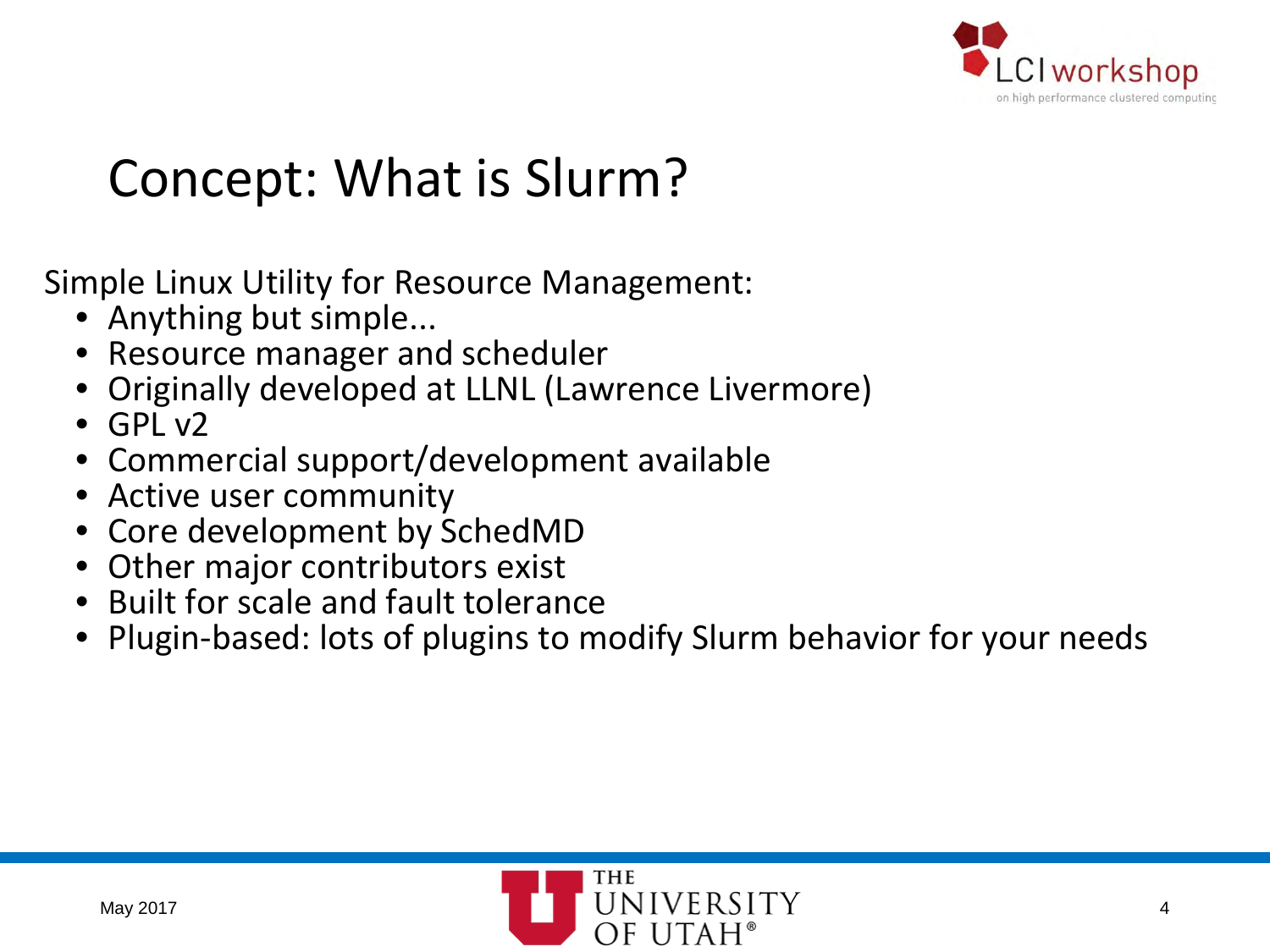

# BYU's Scheduler History

- BYU has run several scheduling systems through its HPC history.
- Moab/Torque was the primary scheduling system for many years.
- Slurm replaced Moab/Torque as BYU's sole scheduler in January 2013.
- BYU has now contributed Slurm patches, some small and some large:
	- New fair share algorithm: LEVEL\_BASED (depreciated now).
	- cgroup out-of-memory notification in job output.
	- Pam-slurm-adopt pam module for process control with cgroups.
	- Script to generate a file equivalent to PBS\_NODEFILE.
	- Optionally charge for CPU equivalents instead of just CPUs.

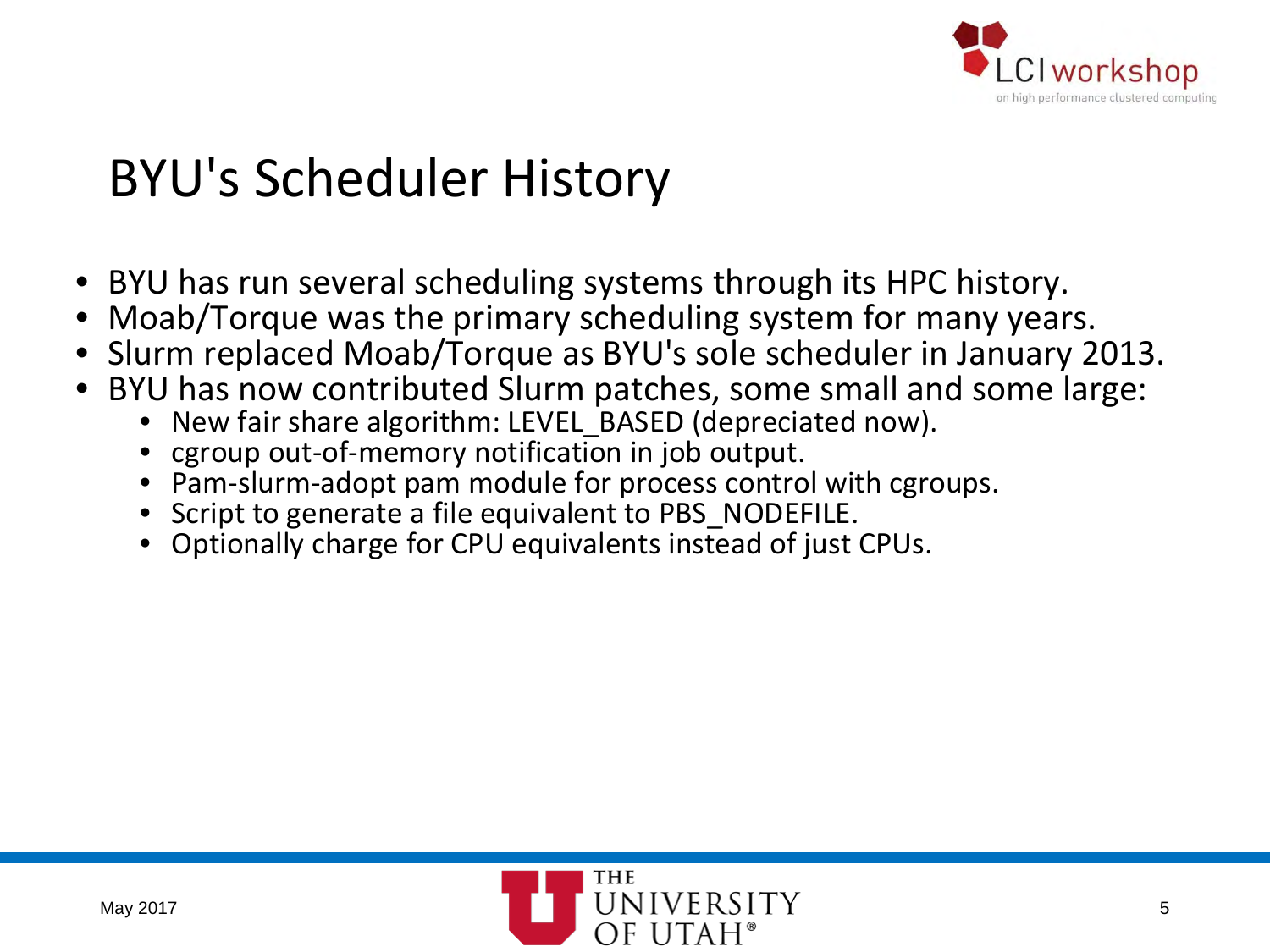

#### University of Utah's Scheduler History

- Utah has also run over the years several batch and or scheduling systems including DQS, NQS, LoadLeveler, PBS/PBSPro/OpenPBS/Torque, Maui/Moab, and SLURM.
- Maui/OpenPBS/QBank -> Moab/Torque/(Gold/MAM) were primary scheduling and allocation enforcement systems between 1999-2015.
- Initial testing of Slurm started Fall 2014 focusing the support for elastic/cloud (private) resources.
- Completed transition to Slurm from Moab/Torque as Utah's batch system & scheduler of choice April 2015.

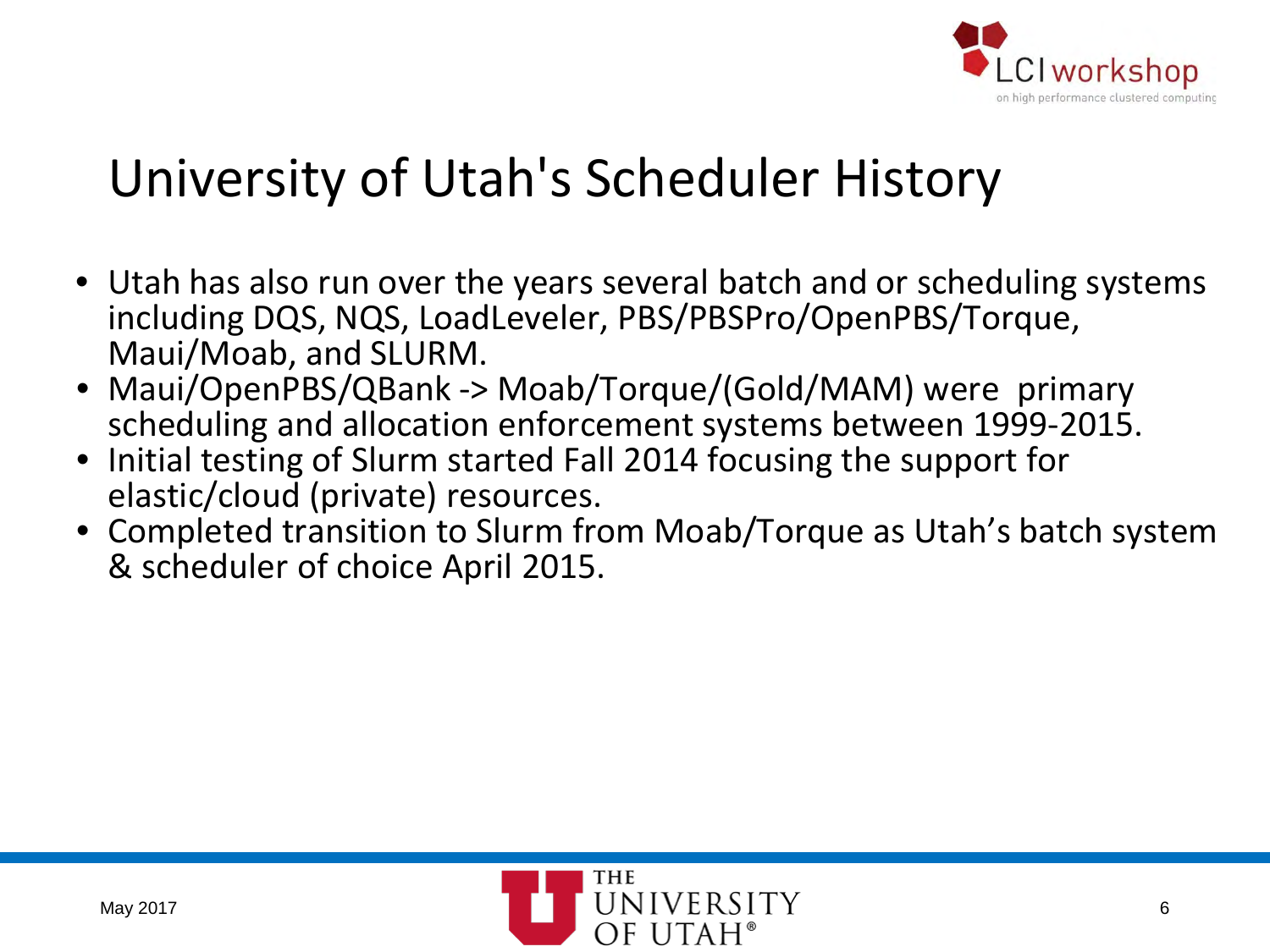

# Terminology

- Partition A set, "queue" or pool of nodes that make up a "Cluster".
- Cluster –Multiple Slurm "clusters" can be managed by one slurmdbd; one slurmctld per cluster.
- Job step a suballocation within a job.
	- E.g. Job 1234 is allocated 12 nodes. It launches 4 job steps, each running 3 nodes.
	- Similar to subletting an apartment.
		- Sublet the whole place or just a room or two.
- User A user ("Bob" has a Slurm "user": "bob").
- Account A group of users and subaccounts.
- QOS (Quality of Service) Priority, Preemption, Policies, and limits.
- Association the combination of user, account, gos, partition, and cluster.
	- A user can be members of multiple accounts with different limits for different partitions and clusters, etc.

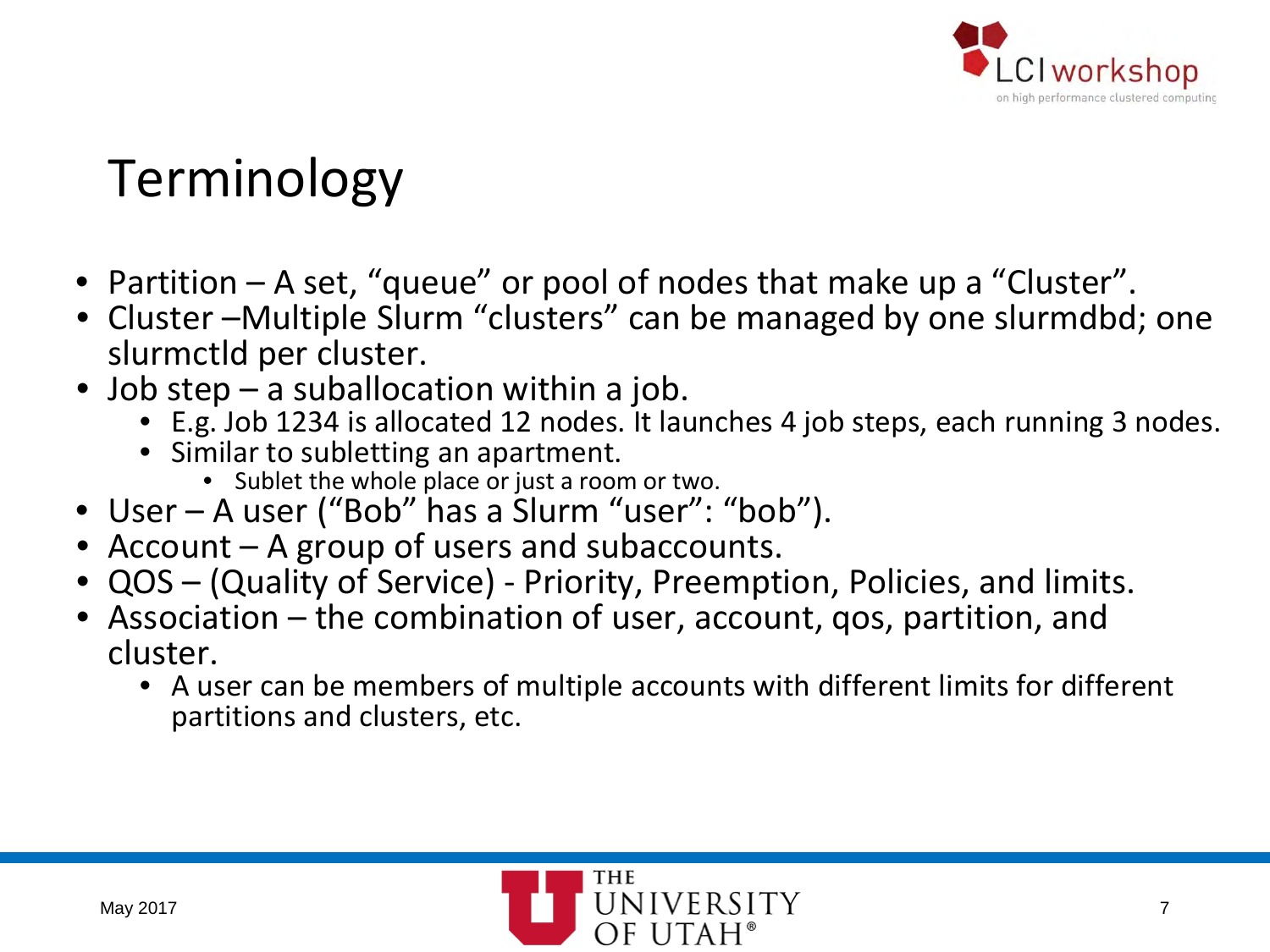

#### Terminology: Daemons

#### • Daemons

- slurmctld controller that handles scheduling, communication with nodes, etc.
- slurmdbd (Optional) database for managing users, qos, accounts, and job accounting records.
	- communicates with MySQL or MariaDB database backend.
- slurmd runs on each compute node and launches jobs.
	- Maintains node state with slurmctld.
	- Hierarchical communication between slurmd instances (for scalability).
	- Launches jobs.
- slurmstepd run by slurmd to launch a job step.
- munged runs on all cluster nodes and authenticates RPC calls.
	- <https://dun.github.io/munge/> (Also available via EPEL)
	- Must share a common key within the cluster or if slurmdbd is used within the pool of clusters sharing that slurmdbd.
- slurmctld and slurmdbd can have primary and backup instances for HA.
	- State synchronized through shared file system (StateSaveLocation).

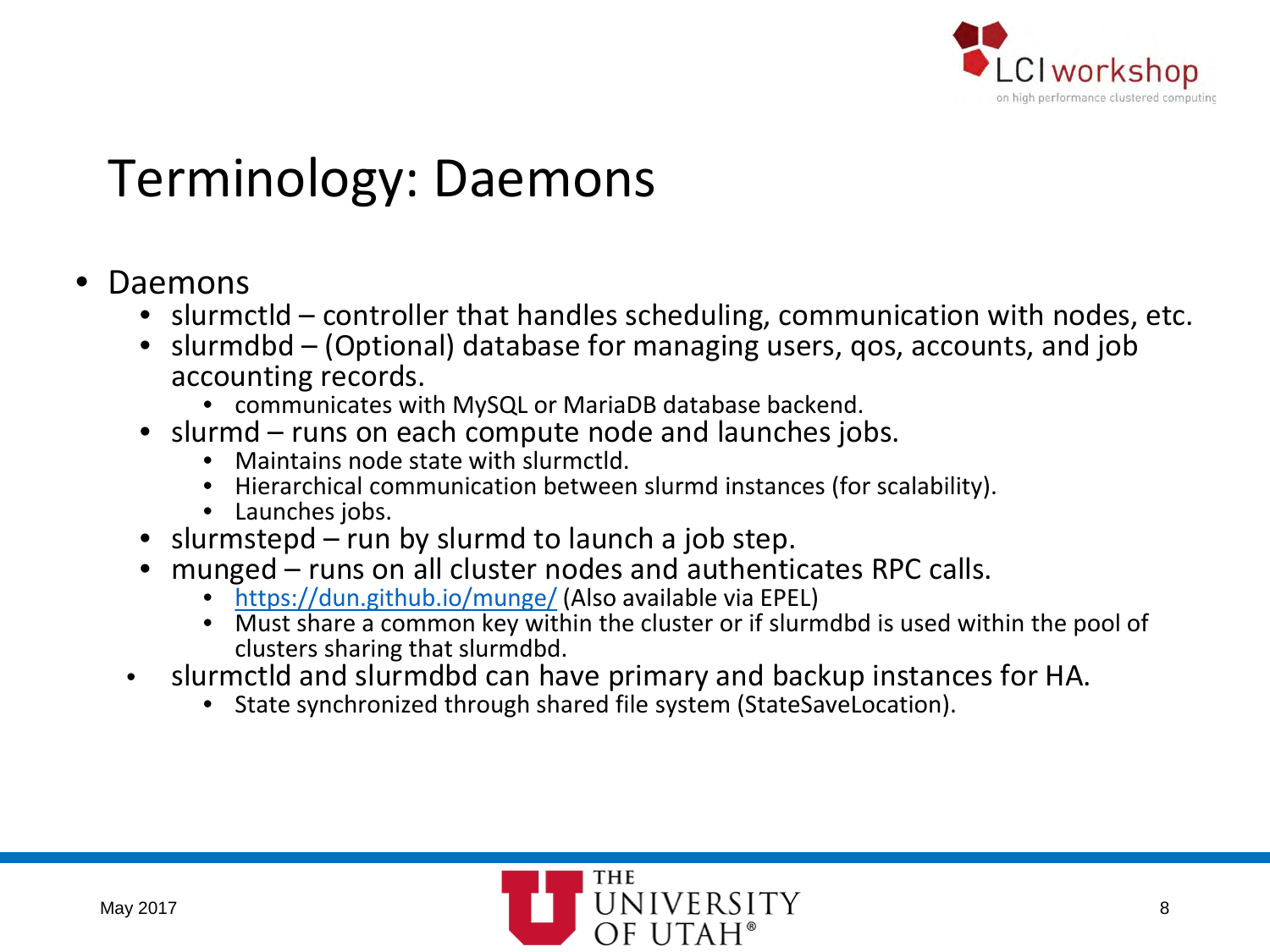

#### Installation

- Version numbers are Ubuntu-style (e.g. 17.02.2)
	- 17.02 == major version released in February 2017
	- $\bullet$   $2 ==$  minor version
- Download official releases from [schedmd.com](https://www.schedmd.com/downloads.php)
- git repo available at <http://github.com/SchedMD/slurm>
	- Active development occurs at github.com; releases are tagged (git tag)
- Two main methods of installation
	- ./configure && make && make install
	- Build RPMs, etc
- Some distros have a package, usually "slurm-llnl"
	- Version may be behind by a major release or three
	- If you want to patch something, this is the hardest approach

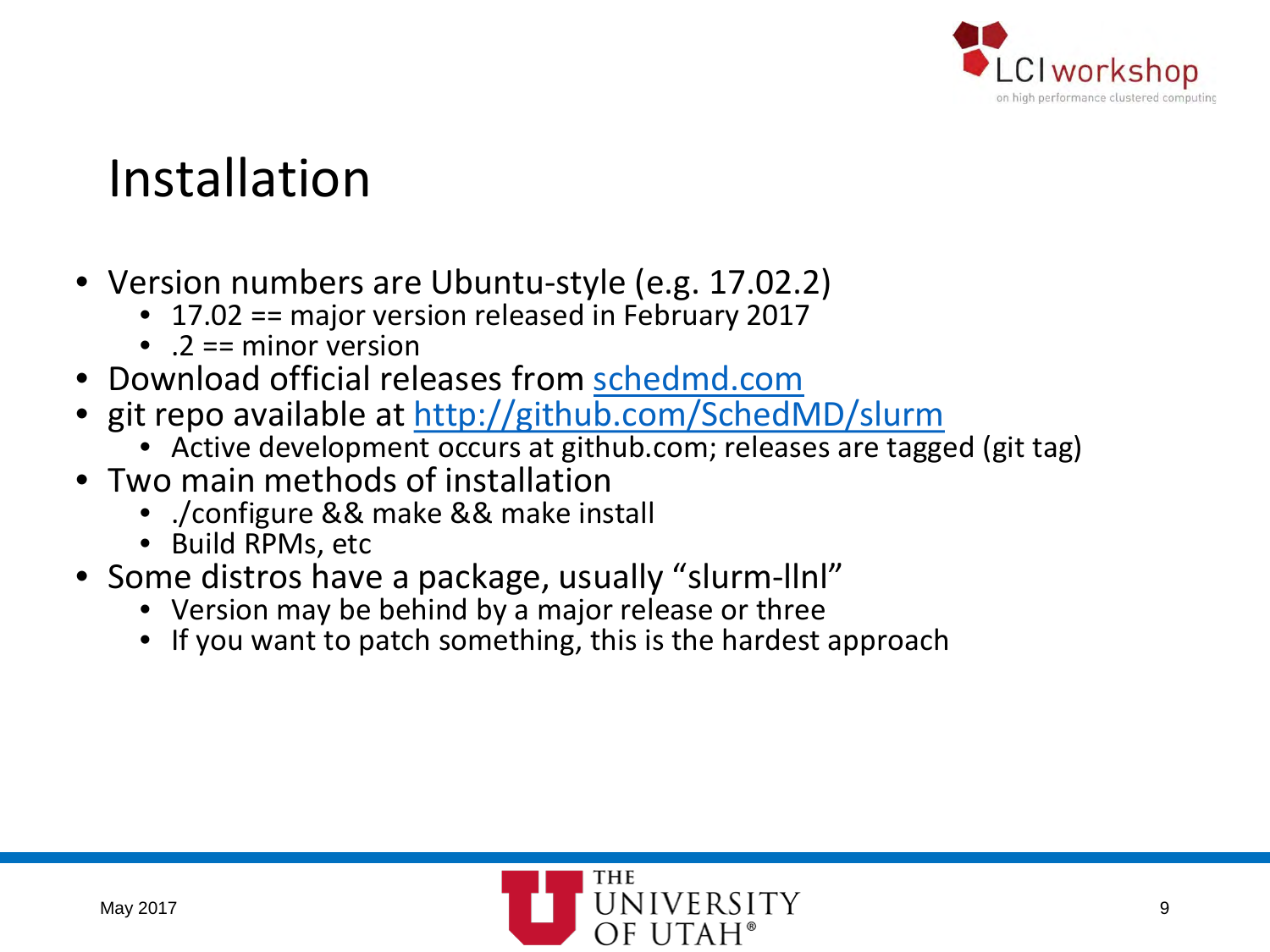

#### Installation: Prep Work & Dependencies

- Create a slurm user and group locally on each node (consistent uid:gid) or via your network service of choice (ldap, nis, …).
	- No password needed, this is a service account.
- Insure package dependencies are satisfied (your exact needs may vary):
	- 'yum install openssl openssl-devel pam-devel numactl numactl-devel hwloc hwloc-devel lua lua-devel readline-devel rrdtool-devel ncurses-devel man2html libibmad libibumad munge munge-libs munge-devel rng-tools -y'
- Download Slurm Source:
	- 'wget [https://www.schedmd.com/downloads/latest/slurm-17.02.2.tar.bz2'](https://www.schedmd.com/downloads/latest/slurm-17.02.2.tar.bz2).

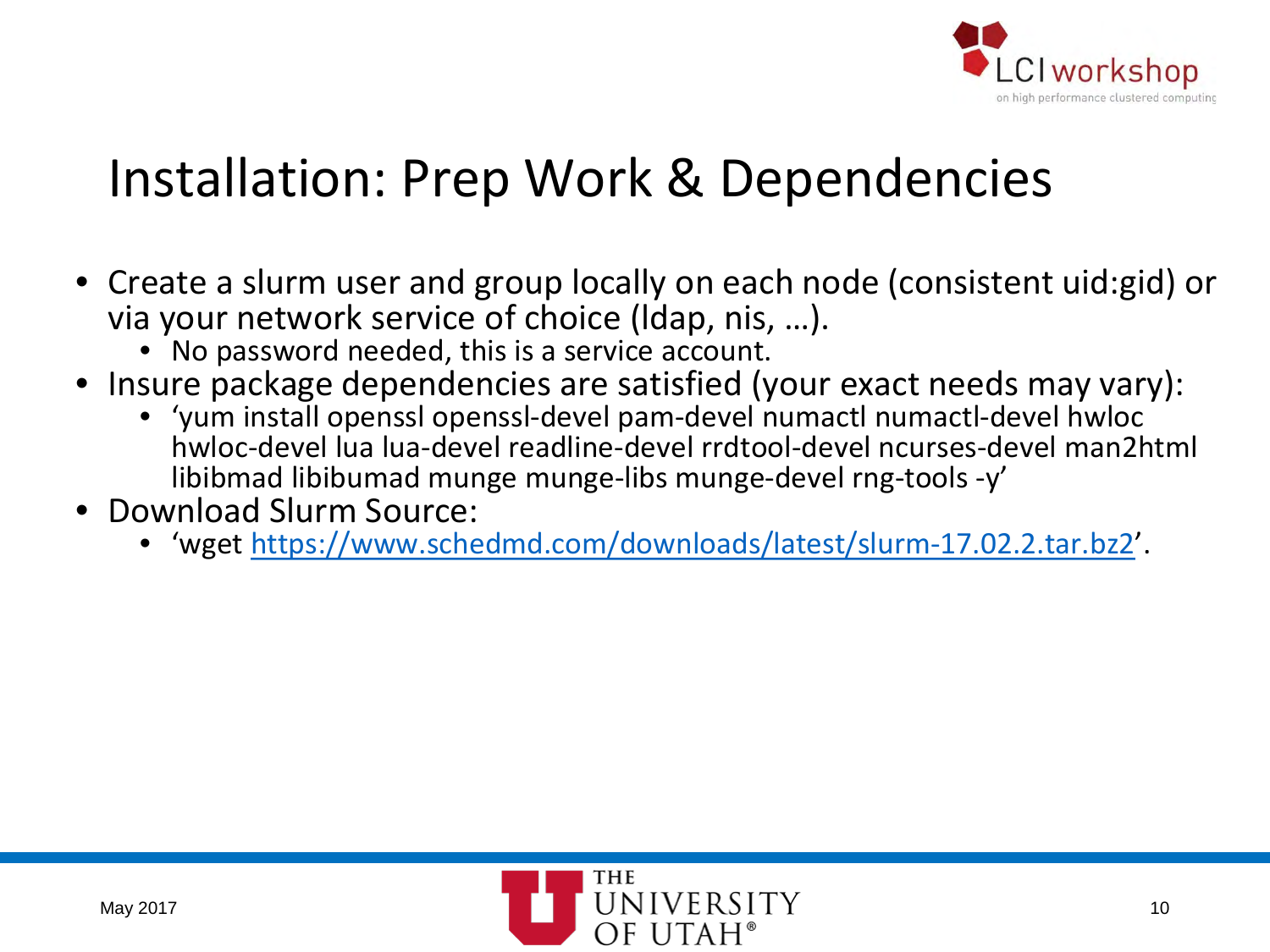

# Installation: MUNGE Uid 'N' Gid Emporium

- ['yum install -y https://dl.fedoraproject.org/pub/epel/epel-release-latest-](https://dl.fedoraproject.org/pub/epel/epel-release-latest-7.noarch.rpm) 7.noarch.rpm'
- 'yum install -y munge munge-libs munge-devel'
- A shared munge key must be created and distributed to all cluster nodes.
	- 'dd if=/dev/random bs=1 count=1024 >/etc/munge/munge.key'
	- 'chmod 400 /etc/munge/munge.key'
	- Distribute in your preferred fashion this key to all cluster nodes.
	- Insure permissions and ownership are correct on each node.
- Init Startup: 'chkconfig munge on' on each node.
- SystemD Startup: 'systemctl enable munge' on each node.

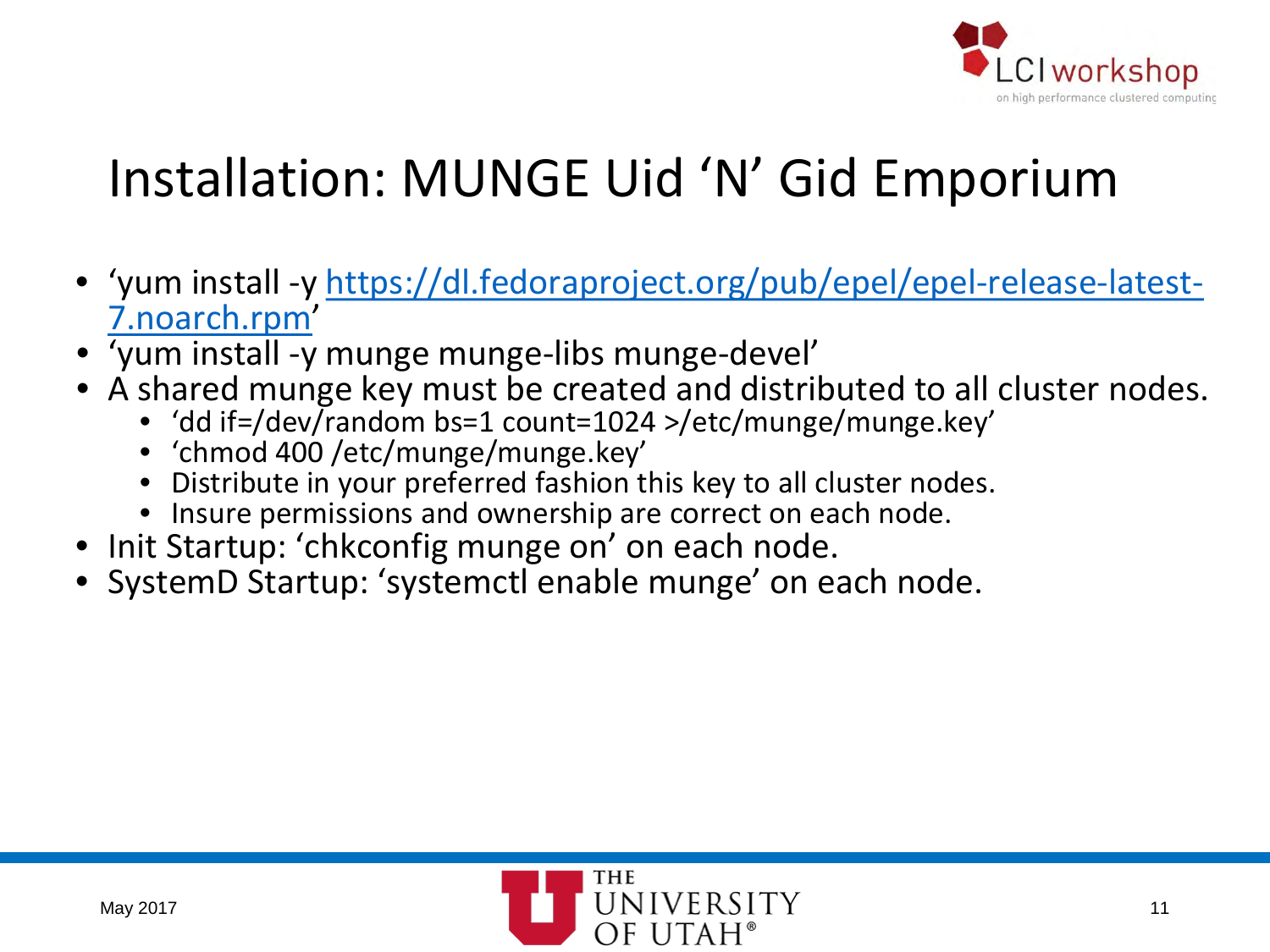

#### Installation: Non-RPM Build

- 'tar -jxf  $\gamma$ slurm-17.02.2.tar.bz2 -C /usr/local/src/'
- 'chown -R slurm.slurm /usr/local/src/slurm-17.02.2'
- 'cd /usr/local/src/slurm-17.02.2'
- './configure --prefix=/usr/local --sysconfdir=/usr/local/etc --enable-debug<br>--with-hdf5 --with-hwloc'
- 'make' (consider adding a '-j16' or other value to speed up the build?)
- 'make install'
	- Local Install:
		- Note: some files such as \${sysconfdir}/slurm.conf must be kept consistent between all nodes.
	- Network Install:
		- $\frac{1}{2}$  \${prefix} and \${sysconfdir} should be pointed to common network paths.

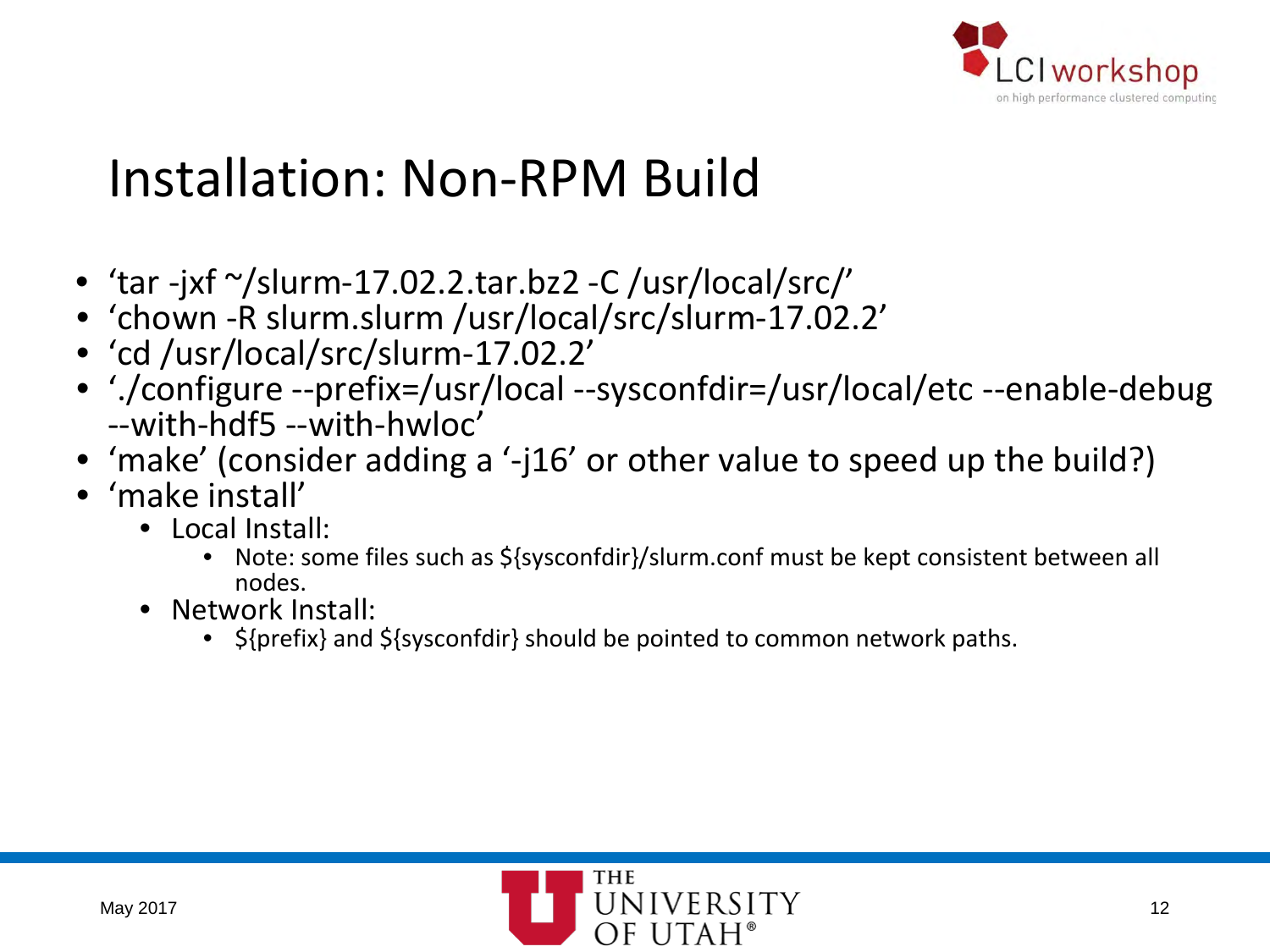

# Installation: Non-RPM Build

- Init Startup:
	- 'cp /usr/local/src/slurm-17.02.2/etc/init.d.slurm /etc/init.d/slurm && chkconfig -- add slurm' on slurmd and slurmctld nodes.
	- SystemD Startup:
		- slurmctld node: 'cp /usr/local/src/slurm-17.02.2/etc/slurmctld.service /etc/systemd/system/ && systemctl enable slurmctld'
		- slurmd nodes: 'cp /usr/local/src/slurm-17.02.2/etc/slurmd.service /etc/systemd/system/ && systemctl enable slurmd'

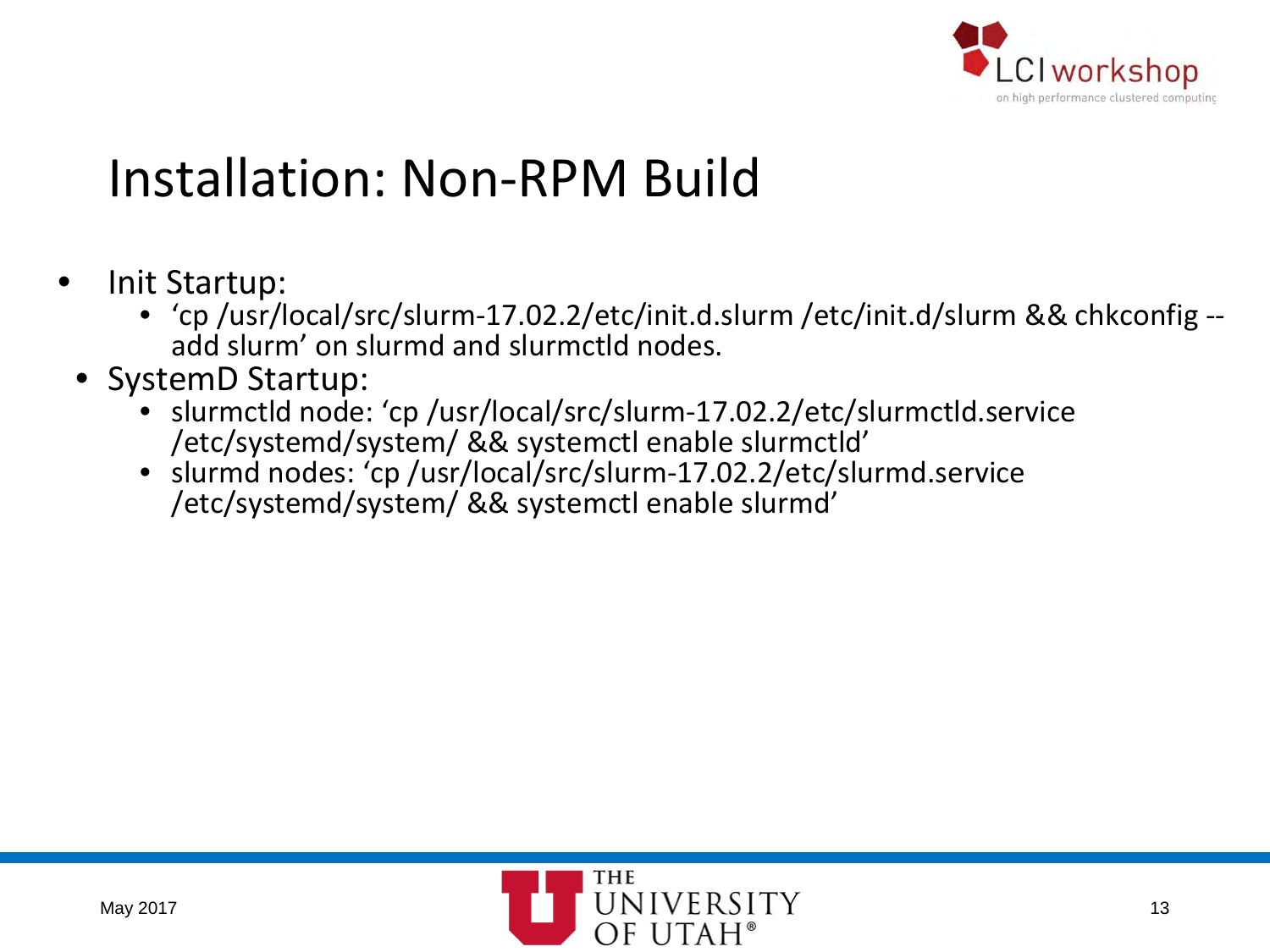

# Installation: Build RPMs

- 'yum install rpm-build'
- 'rpmbuild -ta ~/slurm-17.02.2.tar.bz2'
- Review output and find packages in: '/root/rpmbuild/RPMS/x86\_64'.
- Per your clusters management method install RPMs onto cluster nodes.
	- NOTE: some files such as /usr/local/etc/slurm.conf must be kept consistent between nodes.
- Init Startup:
	- 'chkconfig slurm on' on slurmd and slurmctld nodes.
- SystemD Startup:
	- slurmctld node: 'systemctl enable slurmctld'
	- slurmd nodes: 'systemctl enable slurmd'

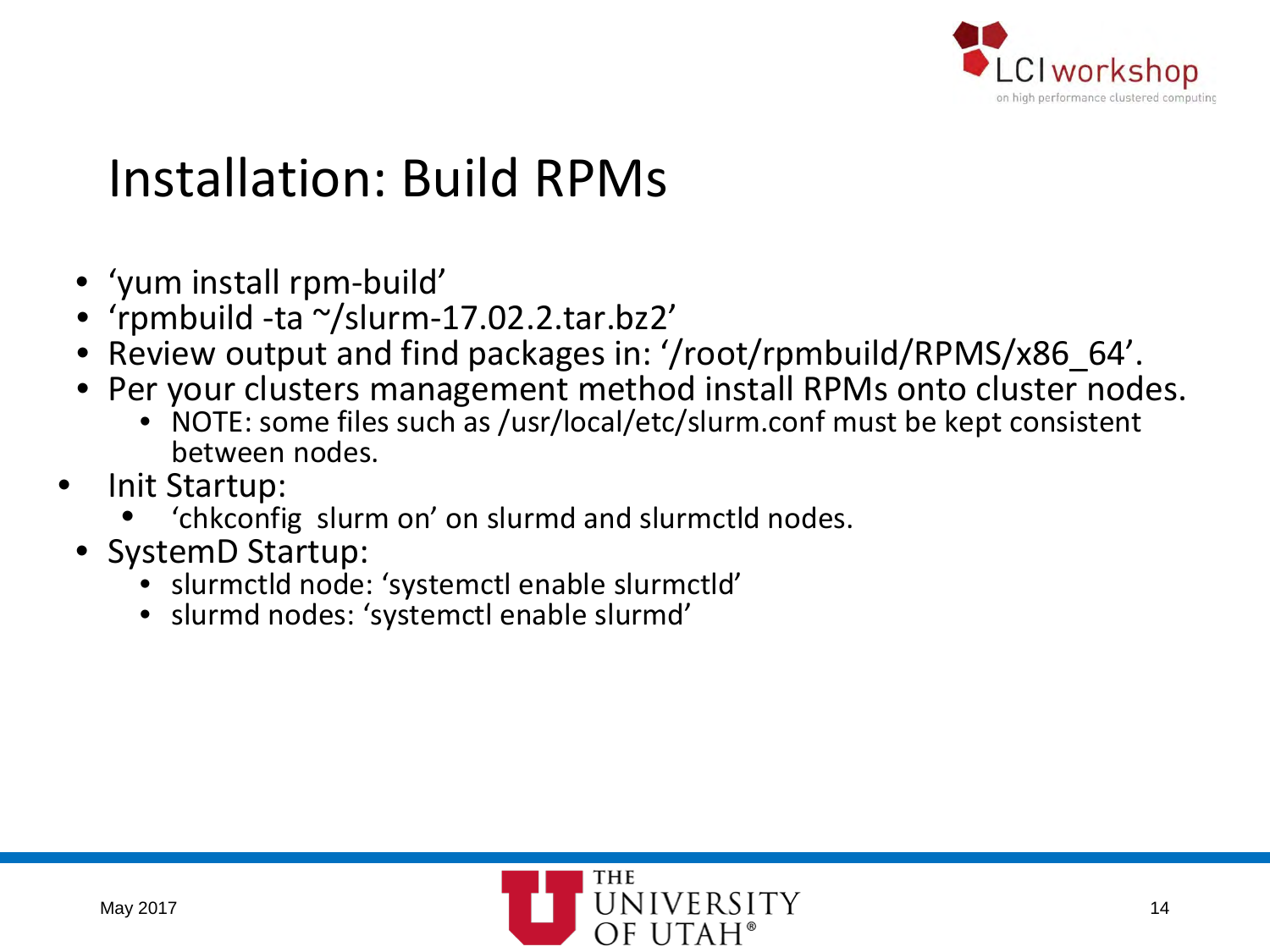

# Configuration: slurm.conf

- Too many parameters in slurm.conf to cover everything in this session:
	- Man Page:<https://slurm.schedmd.com/slurm.conf.html>
	- Online Config Tools
		- Easy Version:<https://slurm.schedmd.com/configurator.easy.html>
		- Full Version:<https://slurm.schedmd.com/configurator.html>
	- Sample: '/usr/local/src/slurm-17.02.2/etc/slurm.conf.example'
- Core components of slurm.conf:
	- Cluster name, controlmachine, ports, security, timers, etc...
	- State, {epi,pro}log, logging, and accounting locations, etc...
	- Policies, backfill, process tracking, resource selection, task launch/control, etc...
	- Accounting type(s) and storage location(s).
	- ComputeMachines definitions:
		- name, addr, cpu, socket, corespersocket, threadspercore, realmemory, weight, etc…
		- gres (Generic Resources): gpu, mic(xeon phi), other...
	- Partitions: name, membership, limits, ACLs, preempt, prio, sharing, etc...

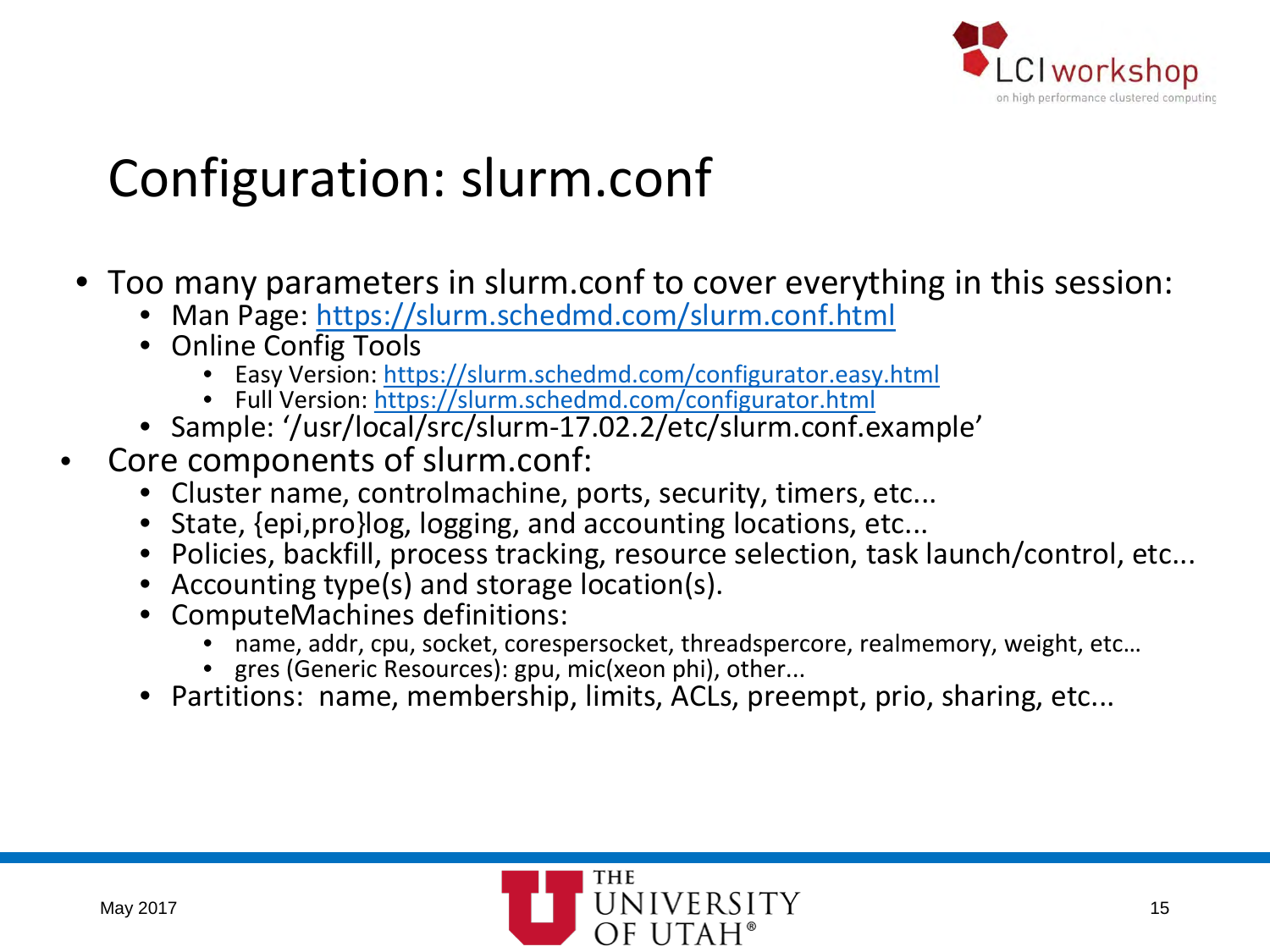

#### Concept: Host Range Syntax

- Usable with commands and config files.
- Host range syntax is more compact, allows smaller RPC calls, easier to read config files, etc.
- Node lists have a range syntax with [] using "," and "-".
- n[1-10,40-50] and n[5-20] are valid.
	- Also valid:  $n[01-10,40-50]$  and  $n[05-20]$ .
- Up to two ranges are allowed: n[1-100]-[1-16].
	- I haven't tried this out recently so it may have increased; manpage still says two.
- Comma separated lists are allowed:
	- $a-[1-5]-[1-2],b-3-[1-16],b-[4-5]-[1-2,7,9]$
- One negative is that it can be harder to search log files for a specific node if it's buried within a range.

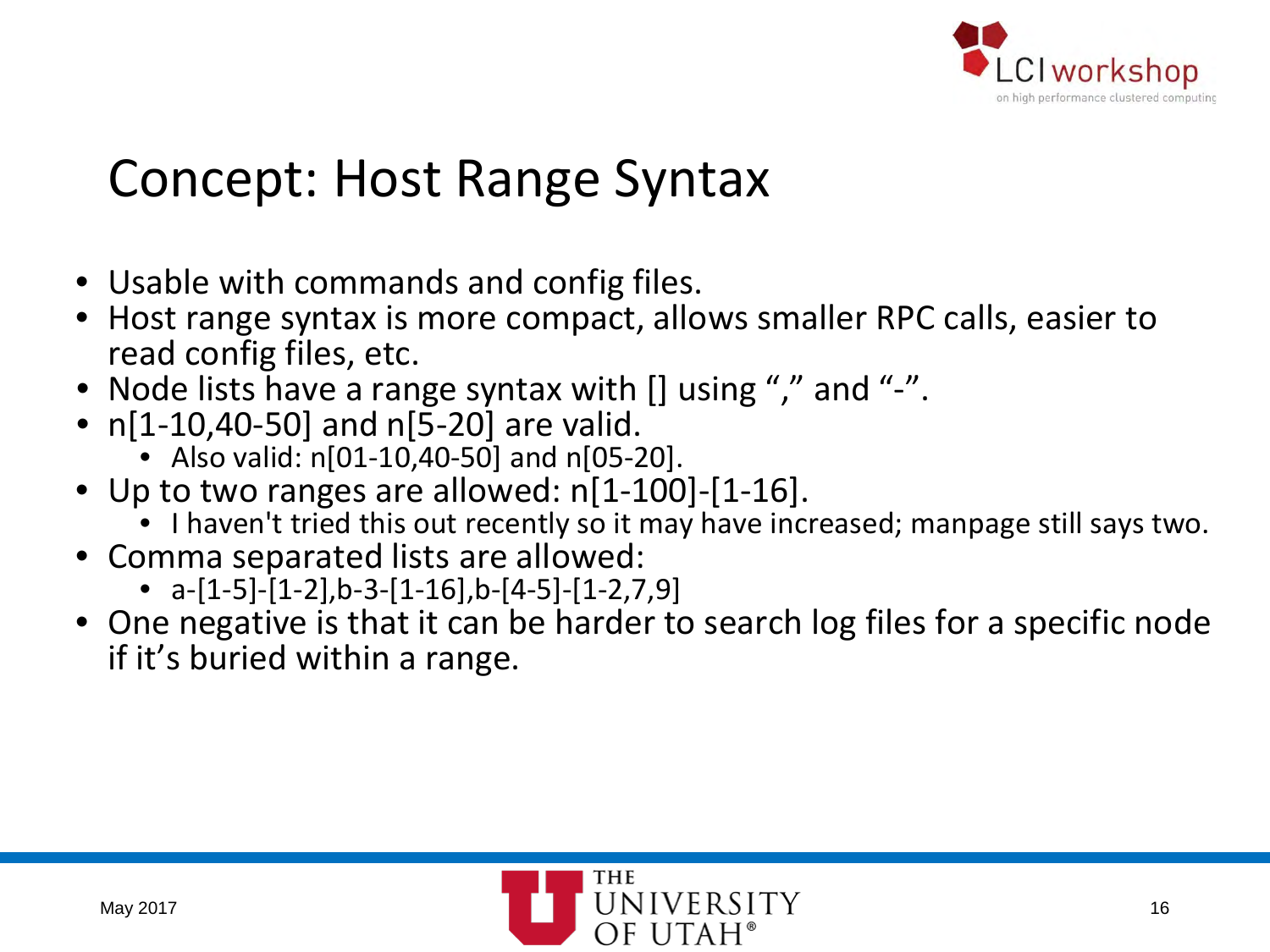

# Configuration: gres.conf

- Generic resource (GRES) scheduling is supported through a flexible plugin mechanism. Support is currently provided for Graphics Processing Units (GPUs) and Intel® Xeon Phi (MIC) processors.
- slurm.conf config:
	- 'GresTypes' a comma delimited list of generic resources to be managed.
		- 'GresTypes=gpu'
	- 'Gres' also must be defined as part of the relevant 'NodeName' lines.
		- 'NodeName=tux[0-7] Gres=gpu:p100:2 …'
- gres.conf config:
	- 'NodeName=tux[0-7] Name=gpu Type=p100 File=/dev/nvidia0 CPUs=0-13,28-41'
	- 'NodeName=tux[0-7] Name=gpu Type=p100 File=/dev/nvidia1 CPUs=14-27,42- 55'
	- For most it is important that you match the Gres(GPU) device to the appropriate CPU cores/socket to maximize performance. Especially when cgroups are in use.

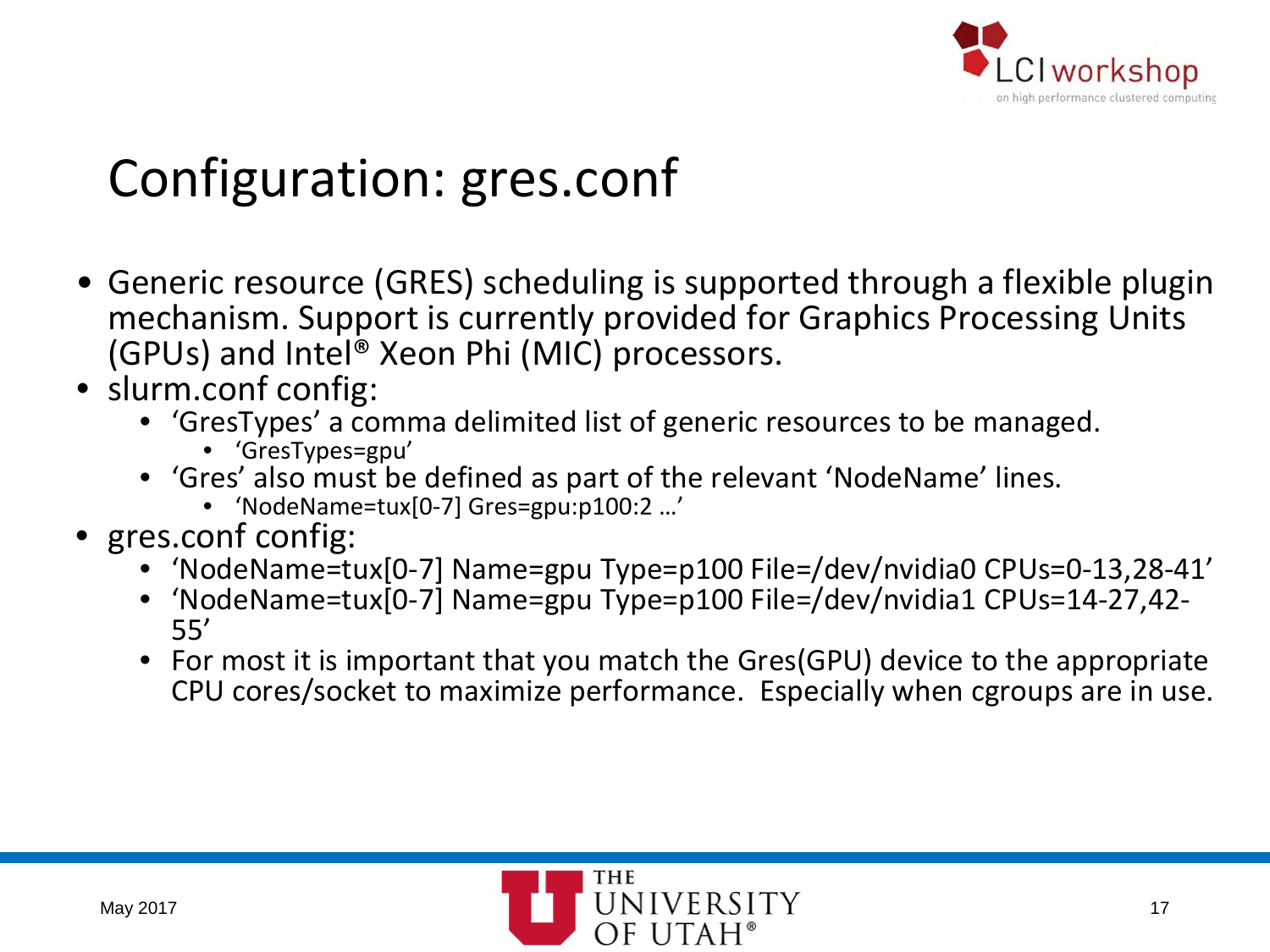

### Info: Documentation & Resources

- Slurm is too configurable to cover everything here.
- Online Manpages and Documentation:
	- <https://slurm.schedmd.com/documentation.html>
	- [https://slurm.schedmd.com/man\\_index.html](https://slurm.schedmd.com/man_index.html)
- Mailing Lists:
	- <https://slurm.schedmd.com/mail.html>
- Annual user group meeting:
	- <https://slurm.schedmd.com/meetings.html>
- New features are added frequently.

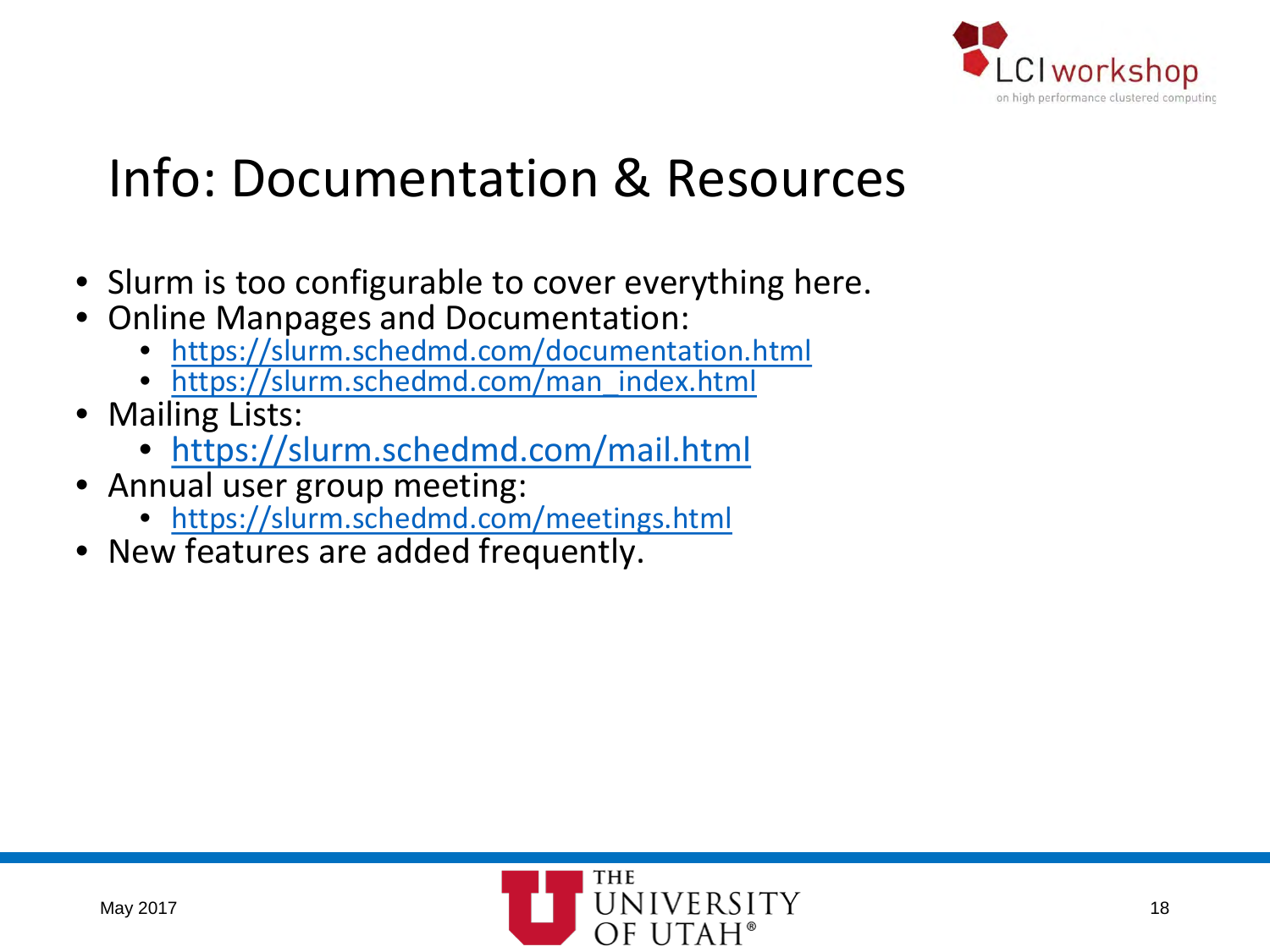

#### Commands: Overview

- squeue view the queue.
- sbatch submit a batch job.
- salloc launch an interactive job.
- srun two uses:
	- outside of a job run a command through the scheduler on compute node(s) and print the output to stdout.
	- inside of a job launch a job step (i.e. suballocation) and print to the job's stdout.
- sacct view job accounting information.
- sacctmgr manage users and accounts including limits.
- sstat view job step information.
- sreport view reports about usage.
- sinfo information on partitions and nodes.
- sview simple gui interface.
- sprio display idle job prio details.
- scancel signal or cancel jobs.
- sdiag display slurmctld performance metrics.

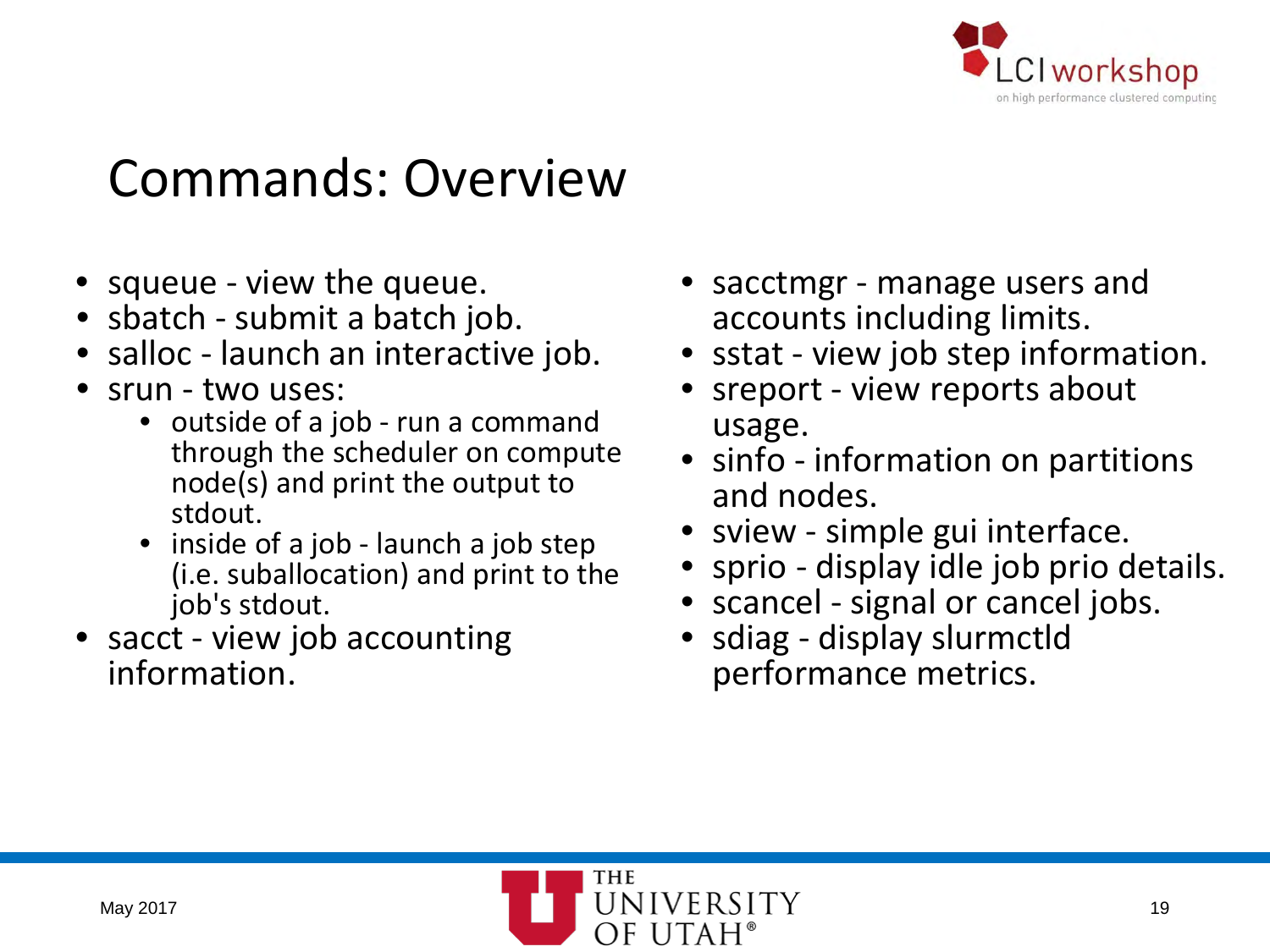

#### Commands: sinfo

- Sinfo View information about nodes and partitions.
	- Most parameters can be combined together to form very specific queries.
	- By default groups nodes of similar config and state and displays them as a 'range'.
		- 'sinfo -N ...' Will instead list nodes one per line.
	- Query nodes by state: alloc, comp, down, drain, err, fail, idle, maint, mix, etc…
		- 'sinfo -t \${state}'
	- 'sinfo -p \${partition}' List nodes of a particular partition.
	- 'sinfo -T' Display reservation names, state, start/end time, duration, nodelist.
	- 'sinfo -R' Display reasons nodes are in state down, drain, fail, or failing state.
	- Customize output format: Example Compact state per type per partition.
		- $\bullet$  'sinfo -o "%20P %5D %14F %8z %10m %10d %11l %16f %N %20G"

| <b>PARTITION</b> | NODES NODES(A/I/O/T) S:C:T MEMORY |               |        |                                                        | TMP DISK TIMELIMIT AVAIL FEATURES NODELIST GRES                 |
|------------------|-----------------------------------|---------------|--------|--------------------------------------------------------|-----------------------------------------------------------------|
| kingspeak*       | 32 32/0/0/32                      | 2:8:2 64000   | 340000 | 3-00:00:00 chpc,c16                                    | $kp[001-032]$ (null)                                            |
| kingspeak*       |                                   |               |        | 16 16/0/0/16 2:10:2 64000+ 820000+ 3-00:00:00 chpc,c20 | kp[110-111,158-167,196-199]                                     |
| (null)           |                                   |               |        |                                                        |                                                                 |
| ucgd-kp          | 28 27/1/0/28                      | 2:10:2 128000 | 690000 | 14-00:00:00 ucgd, c20                                  | kp[168-195] (null)                                              |
| ucgd-kp          | 28 21/7/0/28                      | 2:12:2 128000 | 690000 | 14-00:00:00 ucgd, c24                                  | kp[200-227] (null)                                              |
| soc-gpu-kp       | $4 \frac{3}{1/0}$ /4              | 2:14:2 256000 |        |                                                        | 1800000 14-00:00:00 soc, tesla, p100, c kp[359-362] gpu: p100:2 |

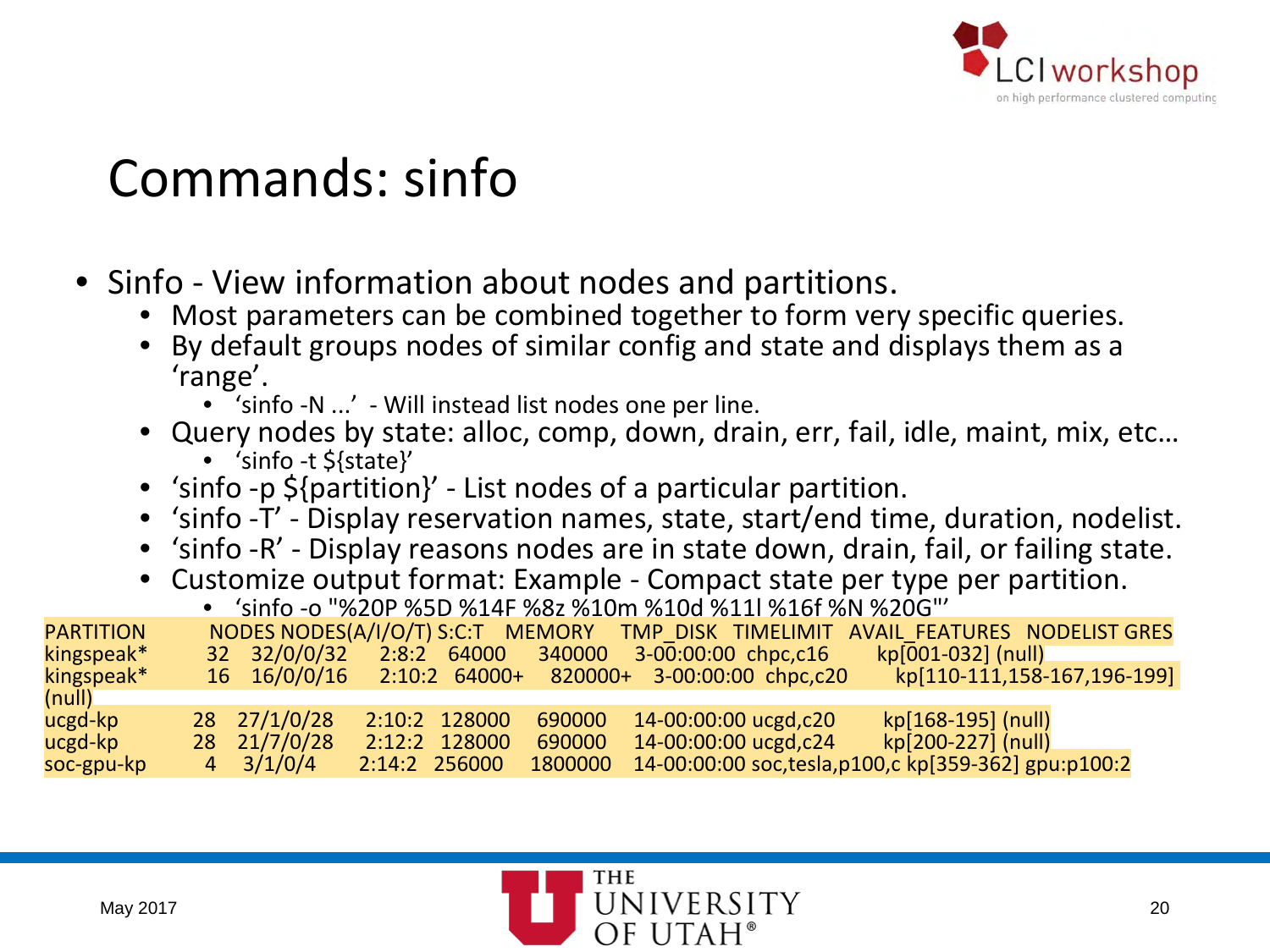

#### Commands: squeue

• Squeue - View information about current jobs in the scheduling queue.

- Most parameters can be combined together to form very specific queries.
- Query jobs in queue by state: pending, running, completing, preempted, etc…
	- 'squeue -t \${state}'
- 'squeue --start' Report the expected start time and resources to be allocated.
- 'squeue -w \${hostlist}' Query jobs associated with nodes in \${hostlist}.
- 'squeue -R \${resname}' Query jobs associated with reservation \${resname}.
- 'squeue -u \${user} -p \${partition} -A \${account} -q \${qos}' Job credential query.
- Customize output format:

• 'squeue -o "%8i %12j %4t %9u %15q %12a %10g %12P %8Q %5D %11l %11L %R" --sort=-p,i' JOBID NAME ST USER QOS ACCOUNT GROUP PARTITION PRIORITY NODES TIME LIMIT TIME LEFT NODELIST(REASON)<br>2648929 run.slr R u1069216 kingspeak ardakani ardakani kingspeak 109666 1 3-00:00:00-21:17:14 kp166 ardakani ardakani kingspeak 109666 1 3-00:00:00 21:17:14 kp166<br>2949.mah-kp mah mah-kp 104095 1 7-04:00:00 6-09:57:59 kp 2653976 jobname.err R u0884302 mah-kp mah-kp mah mah-kp<br>2653781 jobname.err R u0549046 kingspeak mah mah kingspeal mah mah kingspeak 103691 1 3-00:00:00 2-03:43:12 kp163 2655186 jobname.err R u0661781 wjohnson-kp wjohnson-kp wjohnson wjohnson-kp 101015 1 3-00:00:00 2-19:03:39 kp106 2653640 wrf.slurm PD u0952282 kingspeak zipser zipser kingspeak 100528 16 2:00:00 2:00:00 (Resources) 2653646 wrf.slurm PD u0952282 kingspeak zipser zipser kingspeak 100528 16 2:00:00 2:00:00 (Priority)

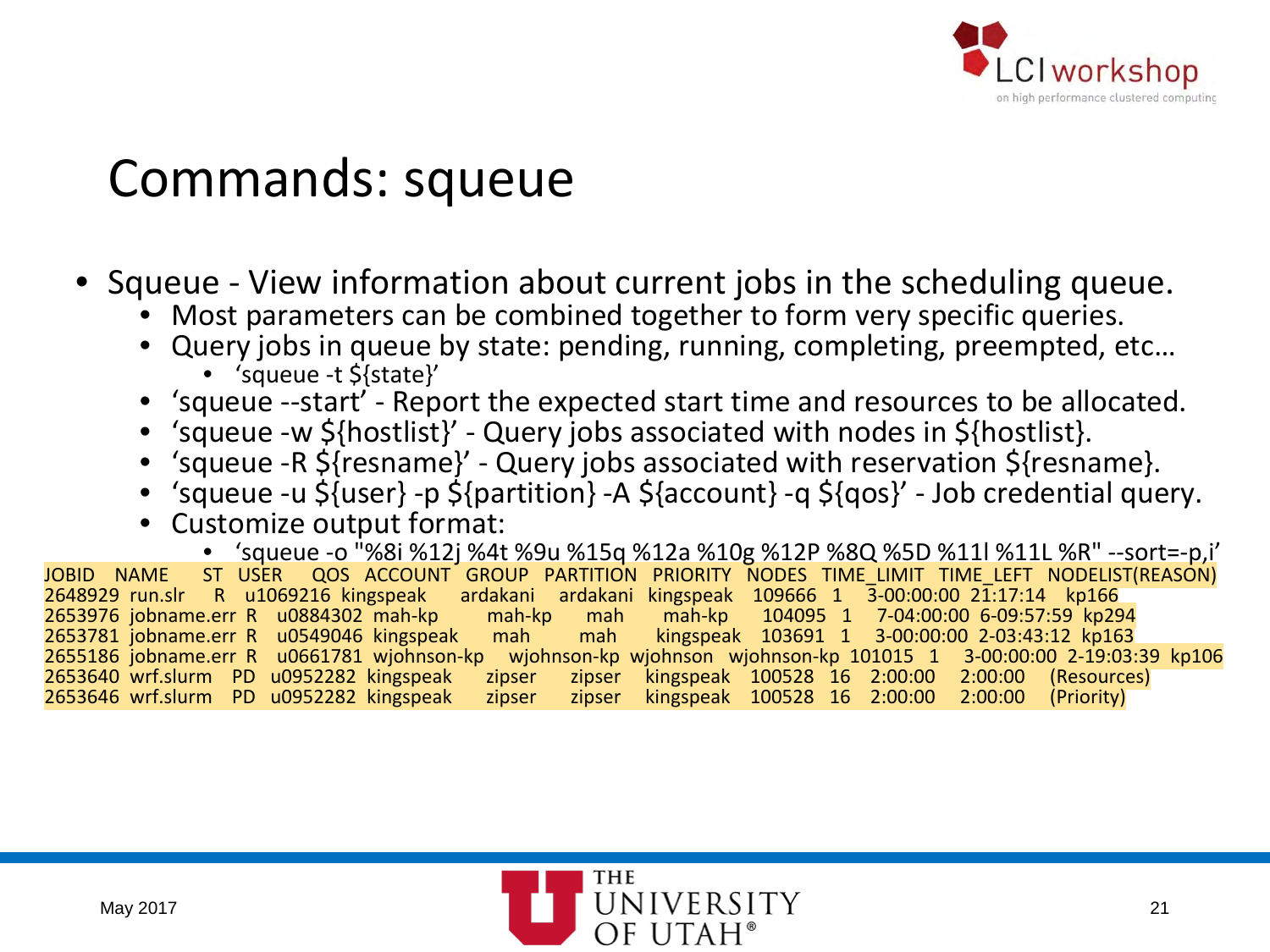

# Commands: squeue (Example)

# • What if I want to see all running jobs:<br>• On nodes 'ash[001-032]'...

- 
- Submitted by all users in account 'smithp-ash'...
- Using QOS 'smithp-ash-res'...
- With a certain job name, 'BSFCase25Rest'...
- In reservation 'DAT-u0659711 HPC-4716'...
- But only show the job ID and the list of nodes the jobs are assigned..
- Then sort it by time remaining then descending by job ID?
- There's a command for that!
	- 'squeue -t running -w ash[001-032] -A smithp-ash -q smithp-ash-res -n BSFCase25Rest -R DAT-u0659711\_HPC-4716 -o "%.10i %N" -S +L,-i'

JOBID NODELIST 1788443 ash[001-245]

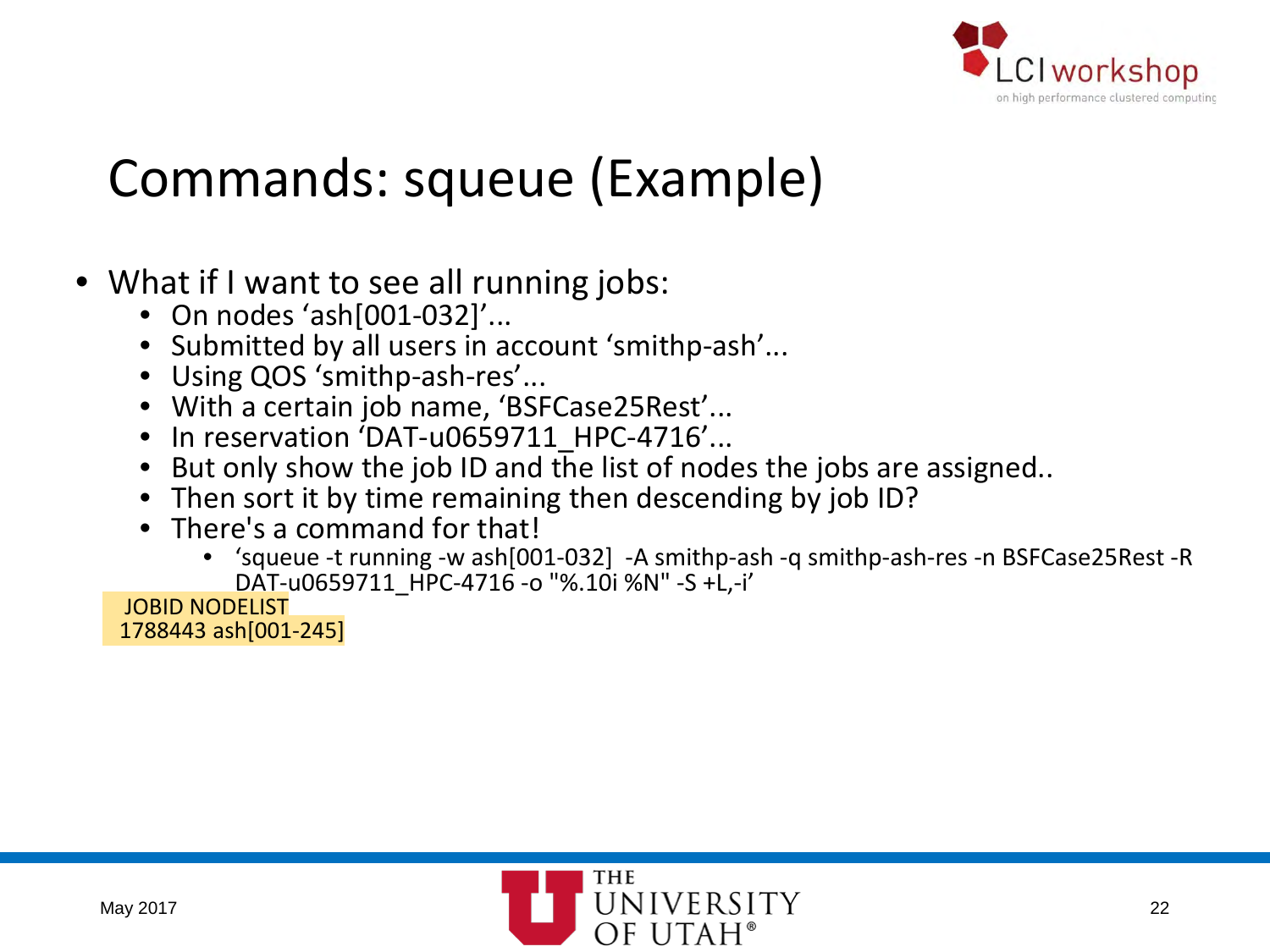

# Commands: sbatch (salloc & srun)

- sbatch parses #SBATCH in a job script and accepts parameters on CLI
	- salloc and srun accept most of the same options
	- Short and long versions exist for most options
- -N 2 # node count
- -n 8 # task count
	- default behavior is to try loading up fewer nodes as much as possible rather than spreading tasks
- -t 2-04:30:00 # time limit in d-h:m:s, d-h, h:m:s, h:m, or m
- -p p1 # partition name(s): can list multiple partitions
- --qos=standby # QOS to use
- --mem=24G # memory per node
- --mem-per-cpu=2G # memory per CPU
- $-a 1-1000 \# job array$

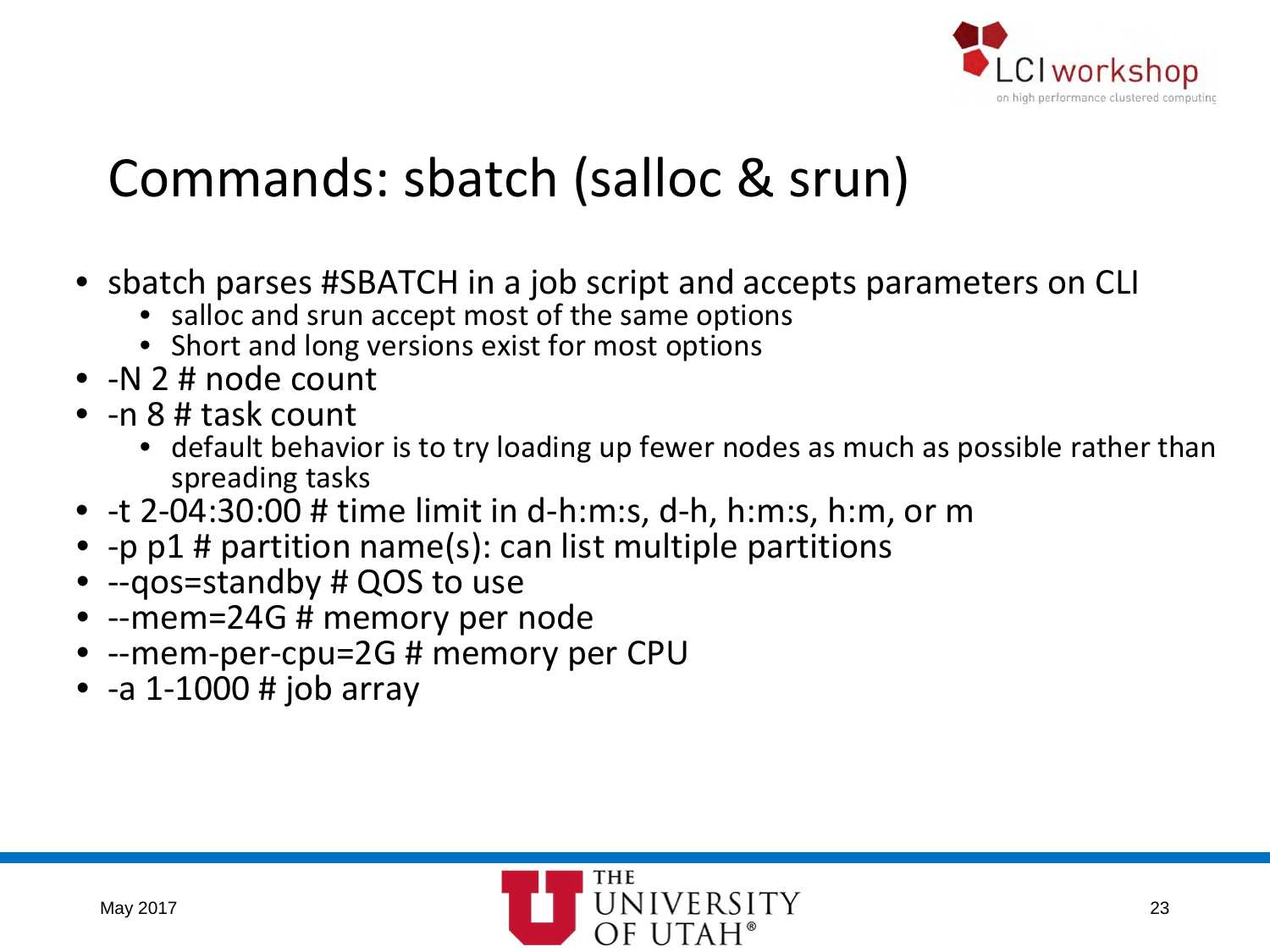

# Commands: sbatch (salloc & srun)

- LOTS of options: read the manpages
- Easy way to learn/teach the syntax: BYU's Job Script Generator
	- Web based tool that can create Slurm or PBS job submission scripts.
	- Demo: <https://byuhpc.github.io/BYUJobScriptGenerator/>
	- Code: <https://github.com/BYUHPC/BYUJobScriptGenerator/>
	- LGPL v3, Javascript, available on Github
	- Slurm and PBS syntax
	- May need modification by your site

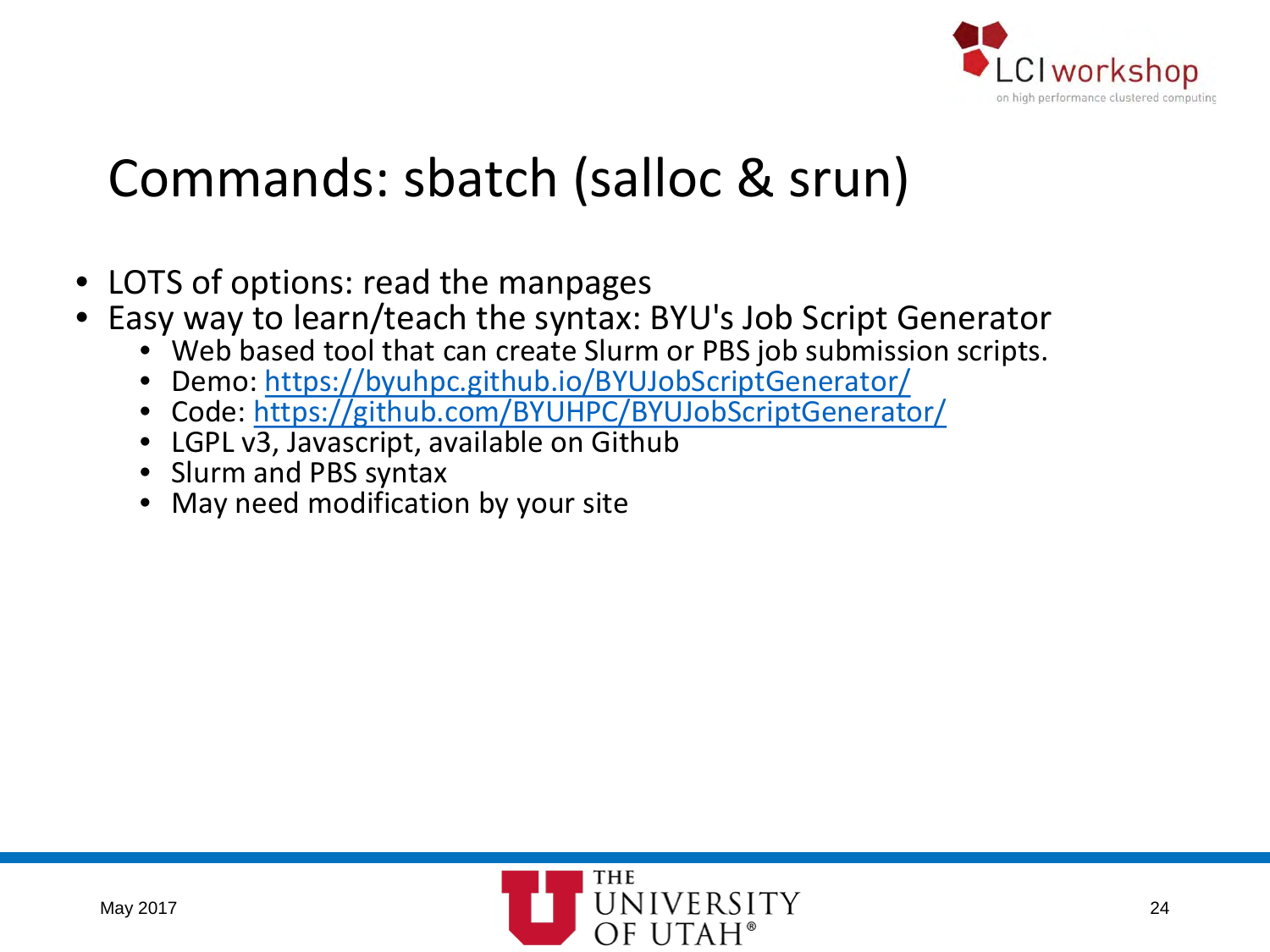

#### Info: BYU Script Generator Example

|                                                                                           | <b>Parameters</b>                                                               |                                                                            |                                                                |  |  |  |  |
|-------------------------------------------------------------------------------------------|---------------------------------------------------------------------------------|----------------------------------------------------------------------------|----------------------------------------------------------------|--|--|--|--|
| Limit this job to one node:                                                               | a                                                                               |                                                                            |                                                                |  |  |  |  |
| Number of processor cores across all nodes:                                               | $\overline{\mathrm{8}}$                                                         |                                                                            |                                                                |  |  |  |  |
| Number of GPUs:                                                                           | $\overline{2}$                                                                  |                                                                            |                                                                |  |  |  |  |
| Memory per processor core:                                                                | $\overline{a}$<br>GB +                                                          |                                                                            |                                                                |  |  |  |  |
| Walltime:                                                                                 | hours 00<br>mins 00 secs<br>12                                                  |                                                                            |                                                                |  |  |  |  |
| Job is a test job:                                                                        | o.                                                                              |                                                                            |                                                                |  |  |  |  |
| Job is preemptable:                                                                       | o                                                                               |                                                                            |                                                                |  |  |  |  |
| Job is requeueable:                                                                       | a                                                                               |                                                                            |                                                                |  |  |  |  |
| I am in a file sharing group and my group members need<br>to read/modify my output files: | a                                                                               |                                                                            |                                                                |  |  |  |  |
| Group name (case sensitive):                                                              | MYGROUPNAME                                                                     |                                                                            |                                                                |  |  |  |  |
| Need licenses?                                                                            | 趆                                                                               |                                                                            |                                                                |  |  |  |  |
| Licenses:                                                                                 | Name lic1<br>Count <sub>12</sub><br>Count 4<br>Name overpriced<br>Name<br>Count |                                                                            |                                                                |  |  |  |  |
| Job name:                                                                                 | HelloWorld                                                                      |                                                                            |                                                                |  |  |  |  |
| Receive email for job events:                                                             | $\Box$ begin $\Box$ end $\Box$ abort                                            |                                                                            |                                                                |  |  |  |  |
| Email address:                                                                            | me@example.com                                                                  |                                                                            |                                                                |  |  |  |  |
|                                                                                           | $\blacksquare$ amd [?]<br>Nodes avail: 0/2<br>Cores avail: 0/32                 | $\bf{avx}$ [?]<br>Nodes avail: 35/320<br>Cores avail: 817/5120             | $\Box$ ib [?]<br>Nodes avail: 71/356<br>Cores avail: 1185/5488 |  |  |  |  |
| Features:                                                                                 | $\Box$ intel [?]<br>Nodes avail: 114/894<br>Cores avail: 2266/12076             | $m2050$ [?]<br>Nodes avail: 1/1<br>Cores avail: 12/12                      | $$1070$ [?]<br>Nodes avail: 1/2<br>Cores avail: 8/16           |  |  |  |  |
|                                                                                           | sse4.1 <sup>[2]</sup><br>Nodes avail: 114/894<br>Cores avail: 2266/12076        | $\square$ sse4.2 [?]<br>Nodes avail: 113/892<br>Cores avail: 2258/12060    |                                                                |  |  |  |  |
| Partitions:                                                                               | $p1$ [?]<br>Nodes avail: 35/320<br>Cores avail: 817/5120                        | p2[?]<br>Nodes avail: 78/572<br>Cores avail: 1441/6940 Cores avail: 39/512 | p3 [?]<br>Nodes avail: 2/32                                    |  |  |  |  |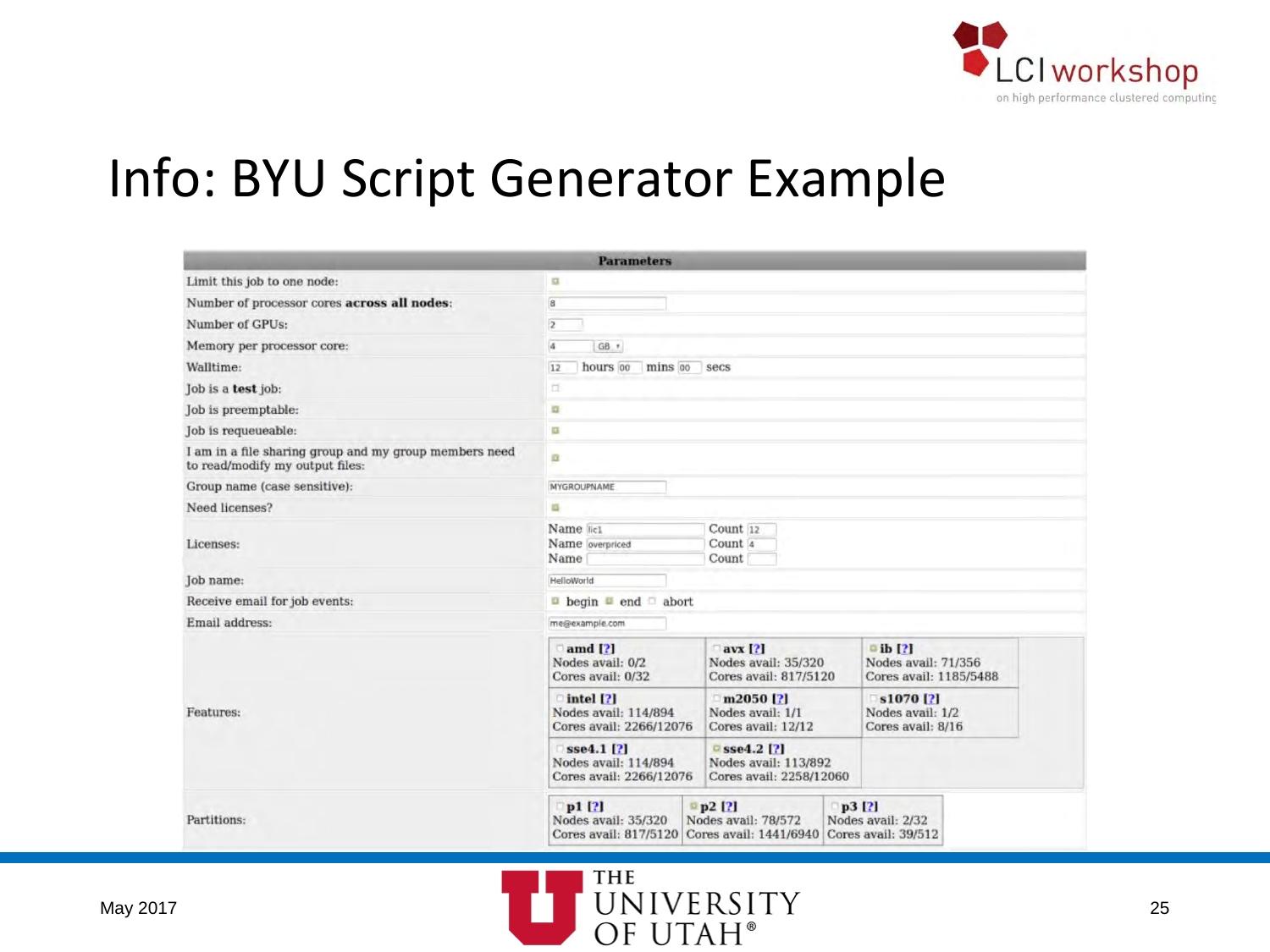

#### Info: BYU Script Generator Example

Script format: Slurm . #!/bin/bash #Submit this script with: sbatch thefilename #SBATCH --time=12:00:00 # walltime #SBATCH -- ntasks=8 # number of processor cores (i.e. tasks) #SBATCH --nodes=1 # number of nodes #SBATCH --gres=gpu:2 #SBATCH -C 'ib&sse4.2' # features syntax (use quotes): -C 'a&b&c&d' #SBATCH -p p2 # partition(s) #SBATCH --mem-per-cpu=4G # memory per CPU core #SBATCH -J "HelloWorld"  $#$  job name #SBATCH --mail-user=me@example.com # email address #SBATCH --mail-type=BEGIN #SBATCH --mail-type=END #SBATCH -- gos=standby #SBATCH -- requeue # requeue when preempted and on node failure #SBATCH --licenses=lic1:12,overpriced:4 #format: lic1 name:lic1 count,lic2 name:lic2 count #SBATCH -- gid=MYGROUPNAME

# LOAD MODULES, INSERT CODE, AND RUN YOUR PROGRAMS HERE

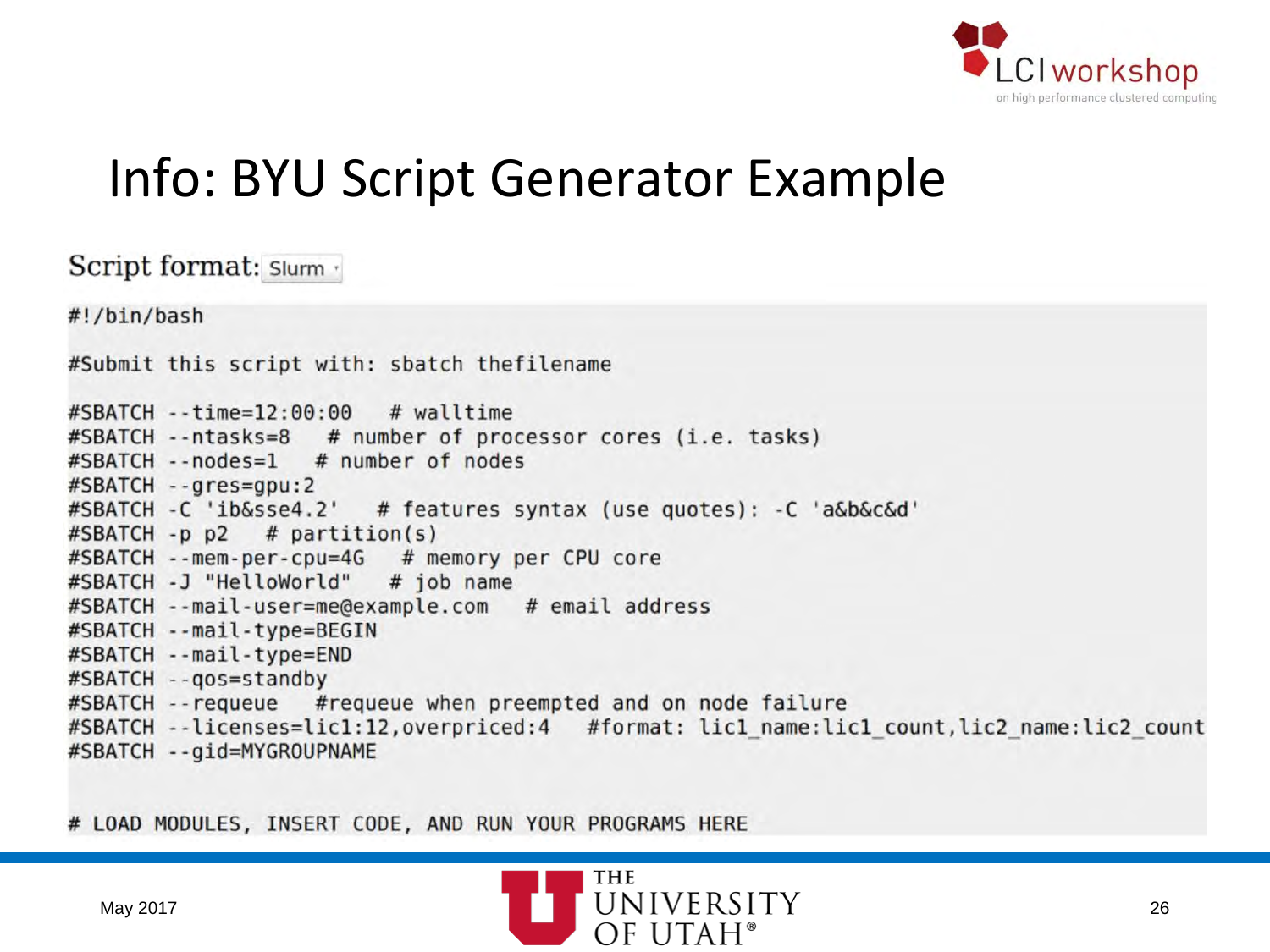

#### Commands: sview

• Graphical frontend providing 'sinfo', 'squeue', and other information.

| Options Query Help<br>Actions  |                        |                    |                                                                  |                  |           |                | Cluster kingspeak v |
|--------------------------------|------------------------|--------------------|------------------------------------------------------------------|------------------|-----------|----------------|---------------------|
| е<br>Jobs                      | Partitions <b>P</b>    | Reservations Nodes |                                                                  | Visible Tabs     |           |                |                     |
| <b>JobID</b>                   | Partition              | UserID             | Name                                                             | State            | Time Runt | Node Cin       | NodeList            |
|                                | 265364 kingspeak       | u0952282           | wrf.slurm                                                        | PENDING 00:00:00 |           | 16             | waiting             |
|                                | 265364 kingspeak       | u0952282           | wrf.slurm                                                        | PENDING 00:00:00 |           | 16             | waiting             |
|                                | 265364 kingspeak       | u0952282           | wrf.slurm                                                        | PENDING 00:00:00 |           | 16             | waiting             |
| 265364                         | kingspeak              | u0952282           | wrf.slurm                                                        | PENDING 00:00:00 |           | 16             | waiting             |
| 265364                         | kingspeak              | u0952282           | wrf.slurm                                                        | PENDING 00:00:00 |           | 16             | waiting             |
| F 265585                       | kingspeak-gut u0930578 |                    | 91011-maxmin-30 RUNNINC 00:09:40                                 |                  |           | 10             | kp[079-088]         |
| ₩ 265585                       |                        |                    | kingspeak-gut u0930578 91012-maxmin-30 RUNNINC 00:03:01          |                  |           | 9              | kp[056-063,227]     |
|                                |                        |                    | F 265579 kingspeak-gut u0930578 91006-maxmin-30 RUNNINC 00:40:04 |                  |           | 9              | kp[048,051-053,08   |
|                                |                        |                    | 265594 kingspeak-gut u0930578 91020-maxmin-30 PENDING 00:00:00   |                  |           | 8              | waiting             |
| $+ 265581$                     | kingspeak-gut u0930578 |                    | 90997-maxmin-30 RUNNINC 00:36:46                                 |                  |           | 8              | kp[238-241,280-28   |
|                                |                        |                    | + 265579 kingspeak-gut u0930578 91006-maxmin-30 RUNNINC 00:40:04 |                  |           | 8              | kp[101-102,104-10   |
| + 265585                       | kingspeak-gut u0930578 |                    | 91011-maxmin-30 RUNNINC 00:09:40                                 |                  |           | $\overline{7}$ | kp[042,140,234-23   |
| ₩ 265585                       | kingspeak-gut u0930578 |                    | 91010-maxmin-30 RUNNINC 00:26:54                                 |                  |           | $\overline{z}$ | kp[142-145,342-34   |
| ⊞ 265579                       |                        |                    | kingspeak-gut u0930578 90973-maxmin-30 RUNNINC 00:40:04          |                  |           | $\overline{7}$ | kp[070,233,236,24   |
| ₩ 265577<br>000000<br>やかのおおおおお |                        |                    | kingspeak-gut u0930578 91002-maxmin-30 RUNNINC 00:54:23          |                  |           |                | kp[147-151,363-36   |

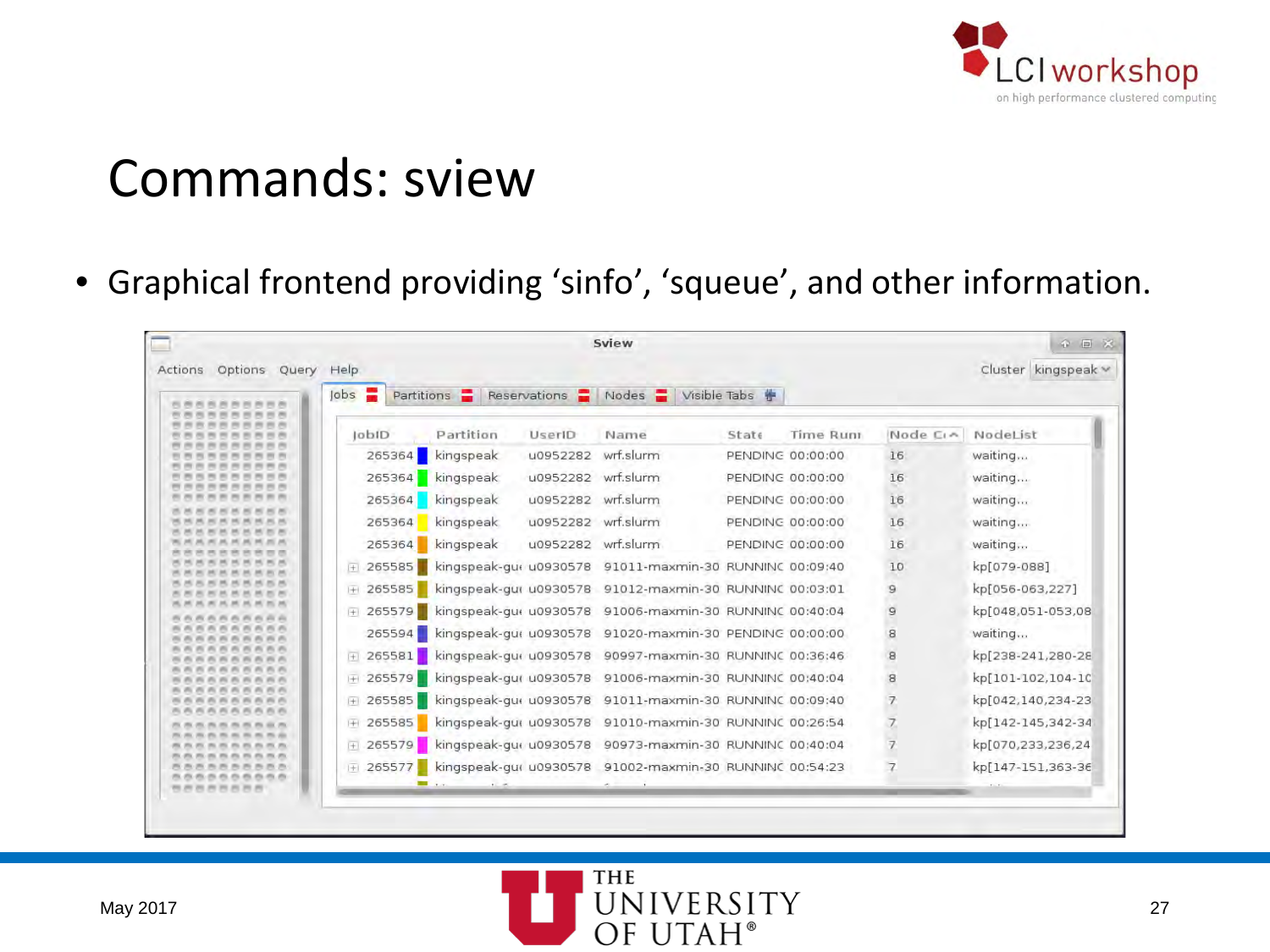

#### Concept: Job Arrays

- Mechanism for submitting and managing collections of similar jobs.
	- Common size, time, limits, etc…
	- \$SLURM\_ARRAY\_TASK\_ID stores the job's index number
	- An individual job looks like 1234 7 where \${SLURM\_JOB\_ID}\_\${SLURM\_ARRAY\_TASK\_ID}
- Range syntax support:
	- 'sbatch --array=0-31' Step through range.
	- 'sbatch --array=1,3,5,7' Step through specific list.
	- 'sbatch --array=1-7:2' Step through range by 2's.
	- 'sbatch --array=0-15%4' Step through range, but limit concurrent running tasks.
- Interaction with array:
	- 'scancel 1234' Cancel whole array.
	- 'scancel 1234\_7' Cancel a single job in the array.
	- 'scancel  $1234$  [1-3]' Cancel a range within the array.

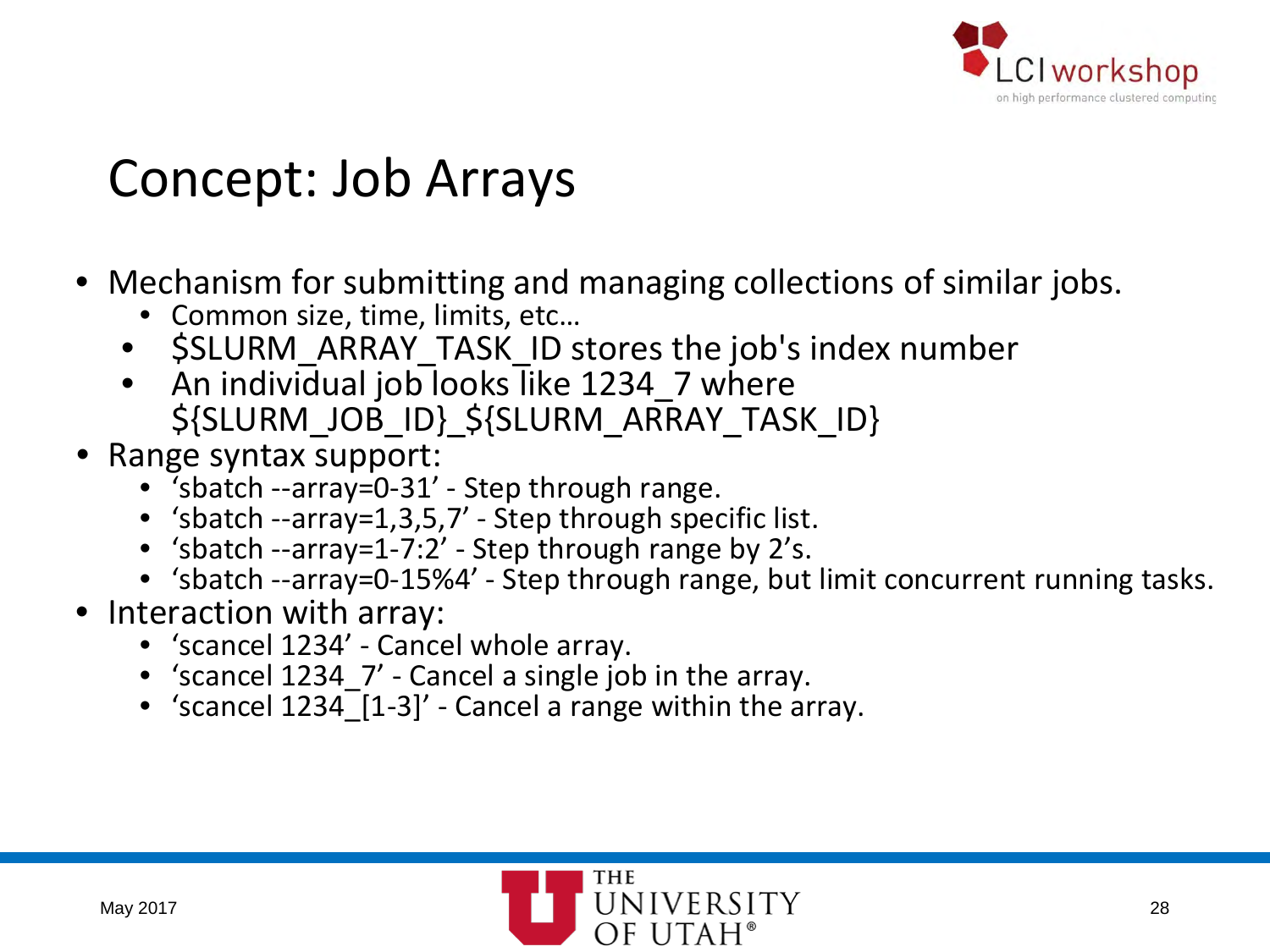

#### Concept: Resource Enforcement

- Slurm can enforce resource requests through the OS.
	- Linux CGroups offer the best and most complete enforcement.
		- Must insure we do not allow remote commands to "escape" cgroup control. [https://github.com/SchedMD/slurm/tree/master/contribs/pam\\_slurm\\_adopt](https://github.com/SchedMD/slurm/tree/master/contribs/pam_slurm_adopt)
			-
- CPU
	- task/cgroup uses cpuset cgroup (best)
	- task/affinity pins a task using sched setaffinity (good but a user can escape it)
- Memory
	- memory cgroup (best)
	- polling (polling-based: race conditions, better than nothing; users can escape it)
- GRES GPU, MIC(Xeon PHI)
	- ENV variables set by slurm.
		- CUDA\_VISIBLE\_DEVICES
	- Prolog/Epilog scripts.

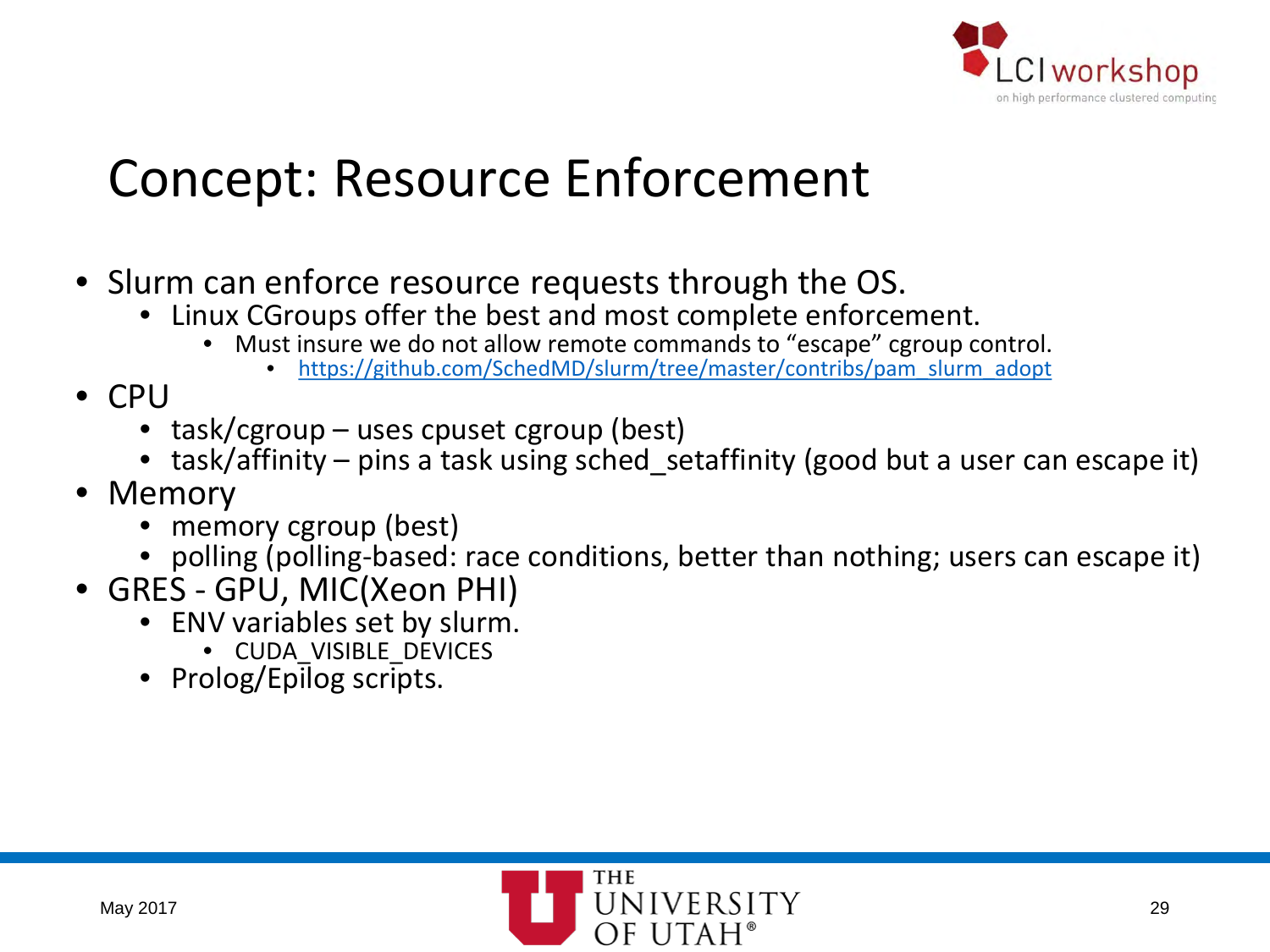

#### Concept: QOS

#### • A QOS can be used to:

- Modify job priorities based on QOS priority.
- Configure preemption.
- Allow access to dedicated resources.
- Override or impose limits.
- Change "charge rate" (a.k.a. UsageThreshold).
- A QOS can have limits: per QOS and per user per QOS.
- List existing QOS:
	- 'sacctmgr -p list qos'
- Modify existing QOS:
	- 'sacctmgr modify qos long set MaxWall=14-0'

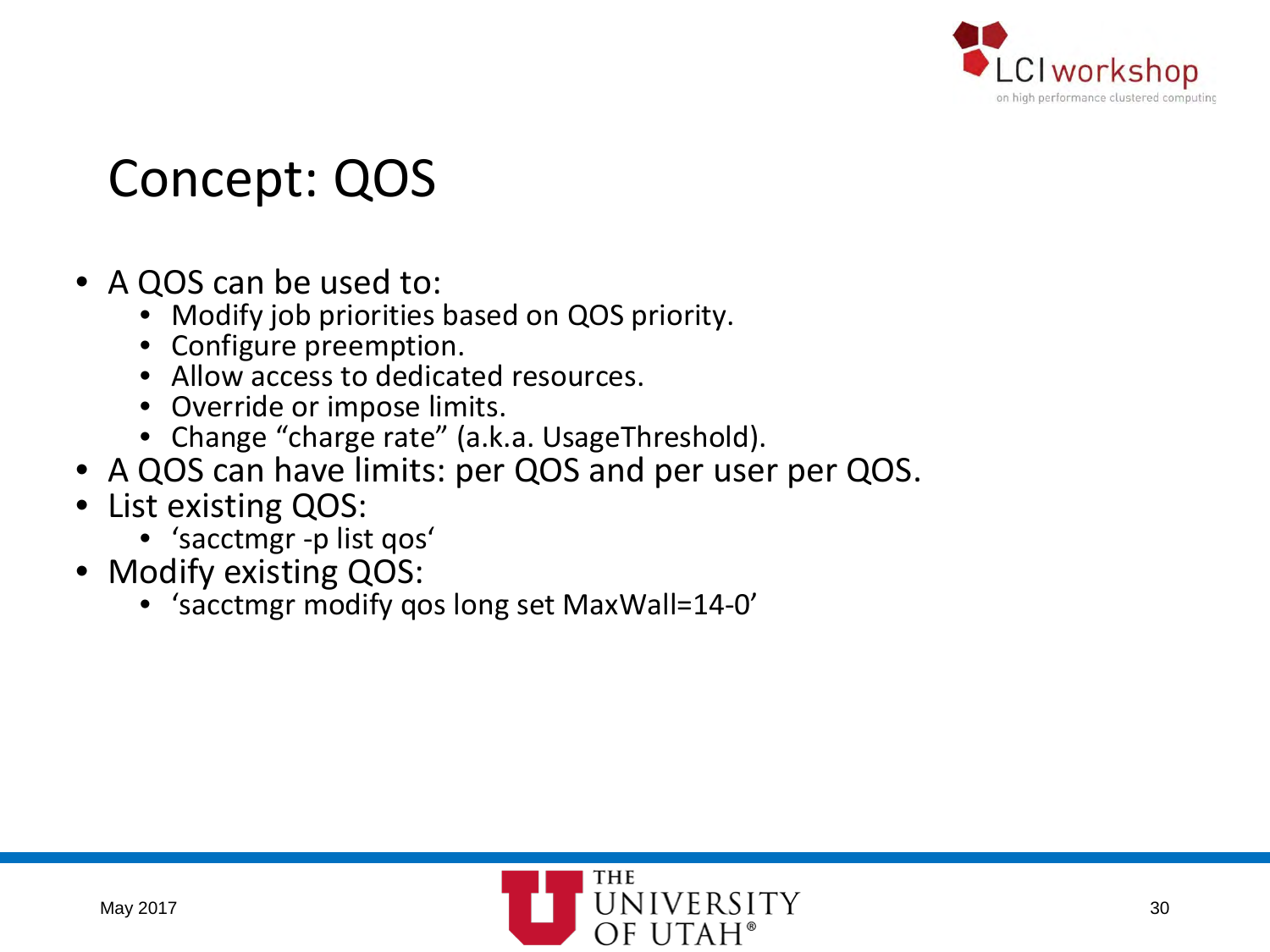

#### Concept: QOS Preemption

- Preemption is easy to configure:
	- Trigger based on QOS or Partition priority, or from Job Start Time (youngest first).
	- QOS based preemption example:<br>• slurm.conf:
		-
		- slurm.conf:<br>• Define default behavior, can be overridden at partition/qos.<br>• 'PreemptType=priority/qos'<br>• 'PreemptType=priority/qos'
			-
			-
		- 'sacctmgr modify qos high set priority=100000 preemptmode=cancel preempt=normal,low'
		- 'sacctmgr modify qos normal set priority=1000 preemptmode=cancel preempt=low'
		- 'sacctmgr modify qos normal set priority=1 preemptmode=cancel'
- GraceTime (optional):
	- Guarantees a minimum runtime for preempted jobs.
	- Can be set at either/both partition or qos.
		- 'GraceTime=00:15:00'

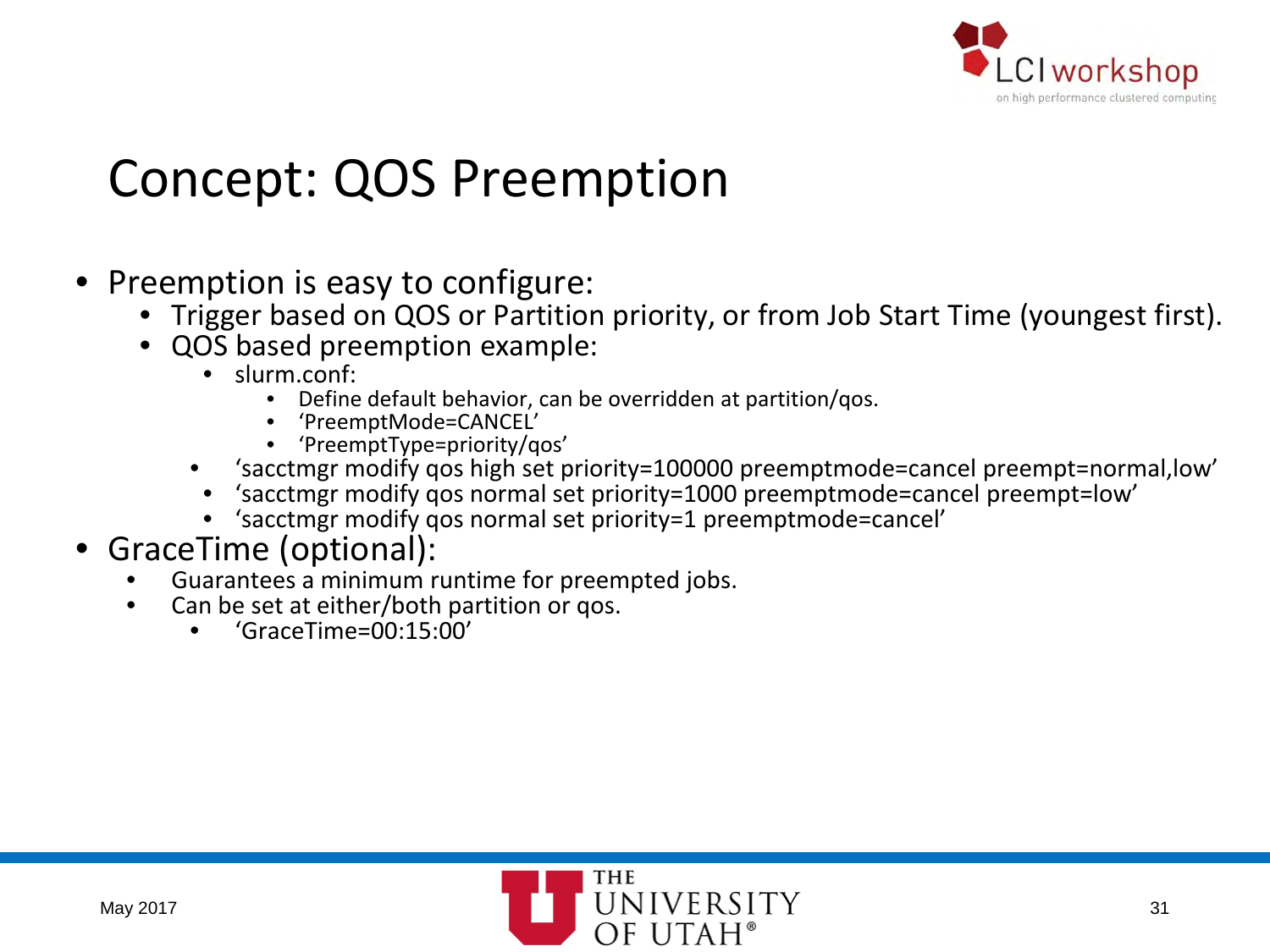

#### Concept: Job Prioritization

- Priority/multifactor plugin uses different components and related weights.
- Priority = sum(component\_weight\_int \* component\_value\_float)
	- Weights are integers and the values themselves are floats (double?).
	- A jobs priority is an integer that ranges between 0 and 4294967295.
- Priority Factors :
	- Age: Length of time a job has been in queue and eligible to run.
		- Can be capped with 'PriorityMaxAge'.
	- Fairshare: A dynamic value influenced by recent usage and assigned shares.
	- Job Size: The number of nodes or cpus a job requests. Can favor larger or smaller.
		- Can also be further adjusted with 'SMALL\_RELATIVE\_TO\_TIME' to help small short jobs.
	- Partition: Flat value that is then integrated into a jobs overall priority.
	- QOS: Flat value that is then integrated into a jobs overall priority.
	- TRES: Each TRES type can have it's own priority factor and be included in a jobs overall priority score.

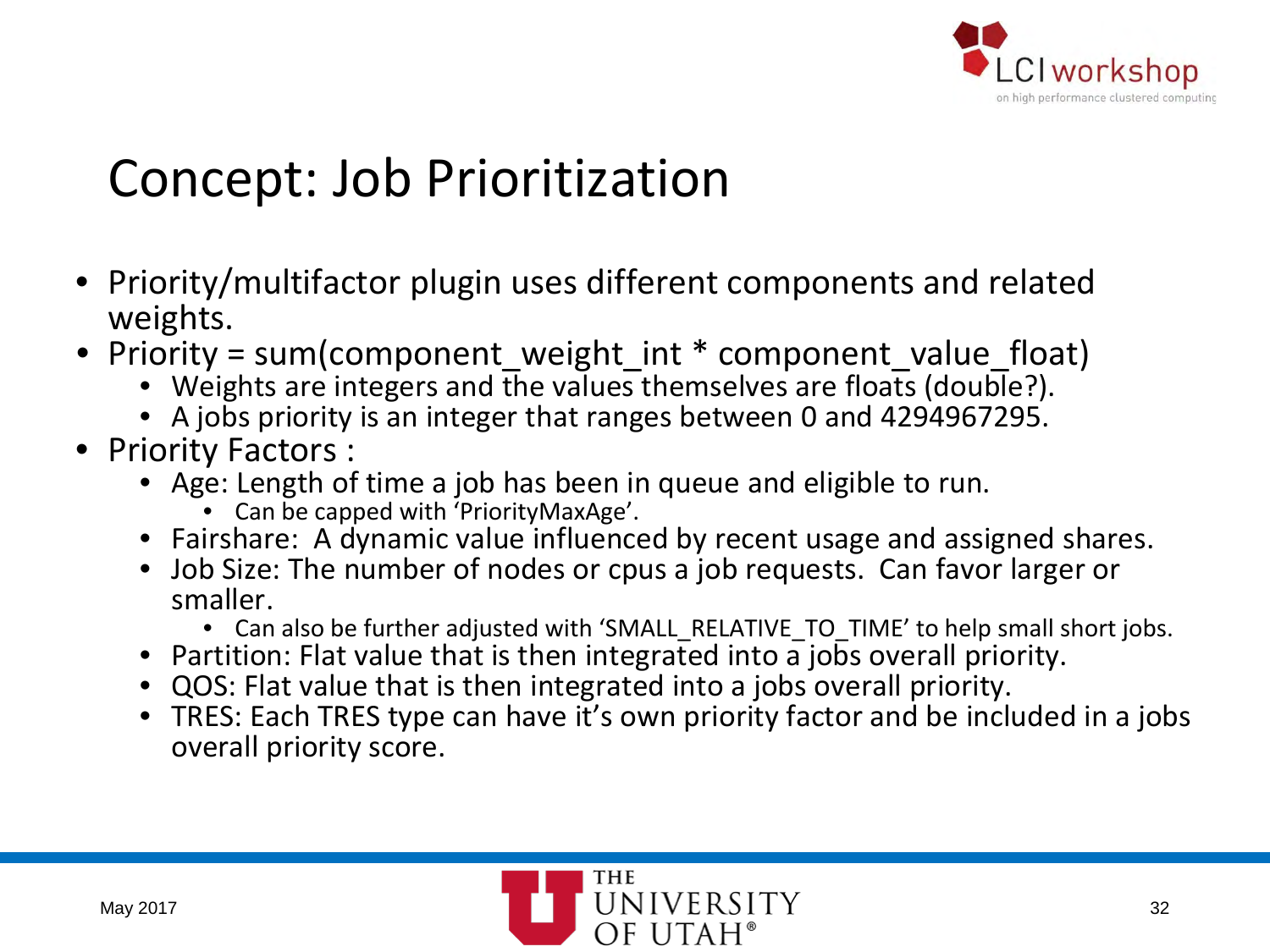

#### Concept: Job Prioritization - Example

- Let's say the weights are:
	- PriorityWeightAge=0
	- PriorityWeightFairshare=10000 (ten thousand)
	- PriorityWeightJobSize=0
	- PriorityWeightPartition=0
	- PriorityWeightQOS=10000 (ten thousand)
- QOS Priorities are:
	- high=5
	- $\bullet$  med=2
	- $\bullet$  low=0
- userbob (fairshare=0.23) submits a job in qos "med" (qos priority=2):
	- priority = (PriorityWeightFairshare \* .23) + (PriorityWeightQOS \* 2 / MAX(qos\_priority)))
	- priority =  $(10000 * .23) + (10000 * (2/5)) = 6300$

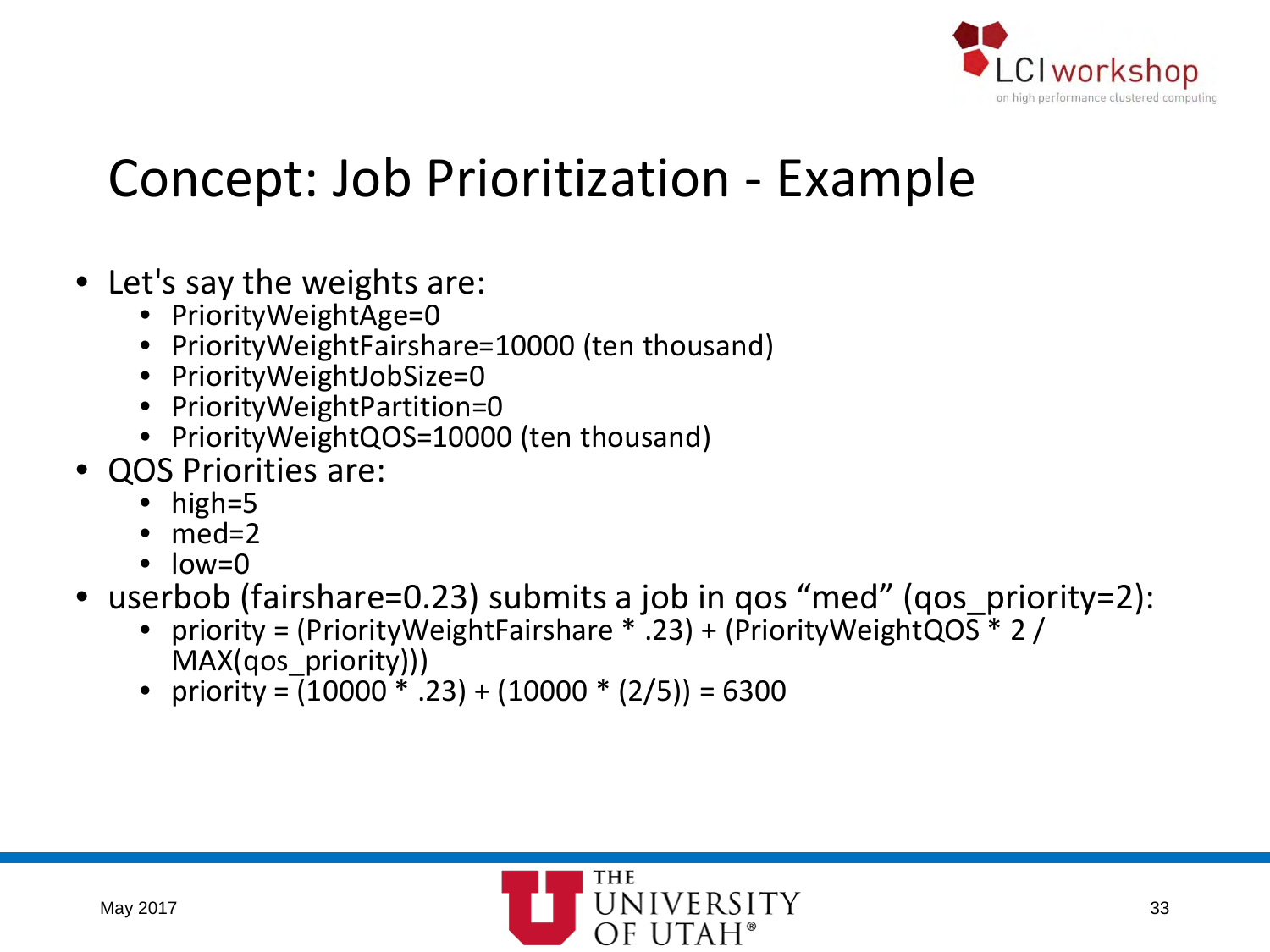

## Concept: Backfill

- Slurm considers pending jobs in priority order, determining when and where each will start, taking into consideration the possibility of job preemption, generic resource (GRES) requirements, memory requirements, etc. If the job under consideration can start immediately without impacting the expected start time of any higher priority job, then it does so.
- Slurm's backfill scheduling plugin is loaded by default and does not require a lot of hand holding in most cases.
- Backfill scheduling is a time consuming operation. Depending on the characteristics of your sites queue you may find need to tune things.
- A list of 'SchedulerParameters' configuration parameters related to backfill scheduling can be found in the man page for [slurm.conf.](https://slurm.schedmd.com/slurm.conf.html)

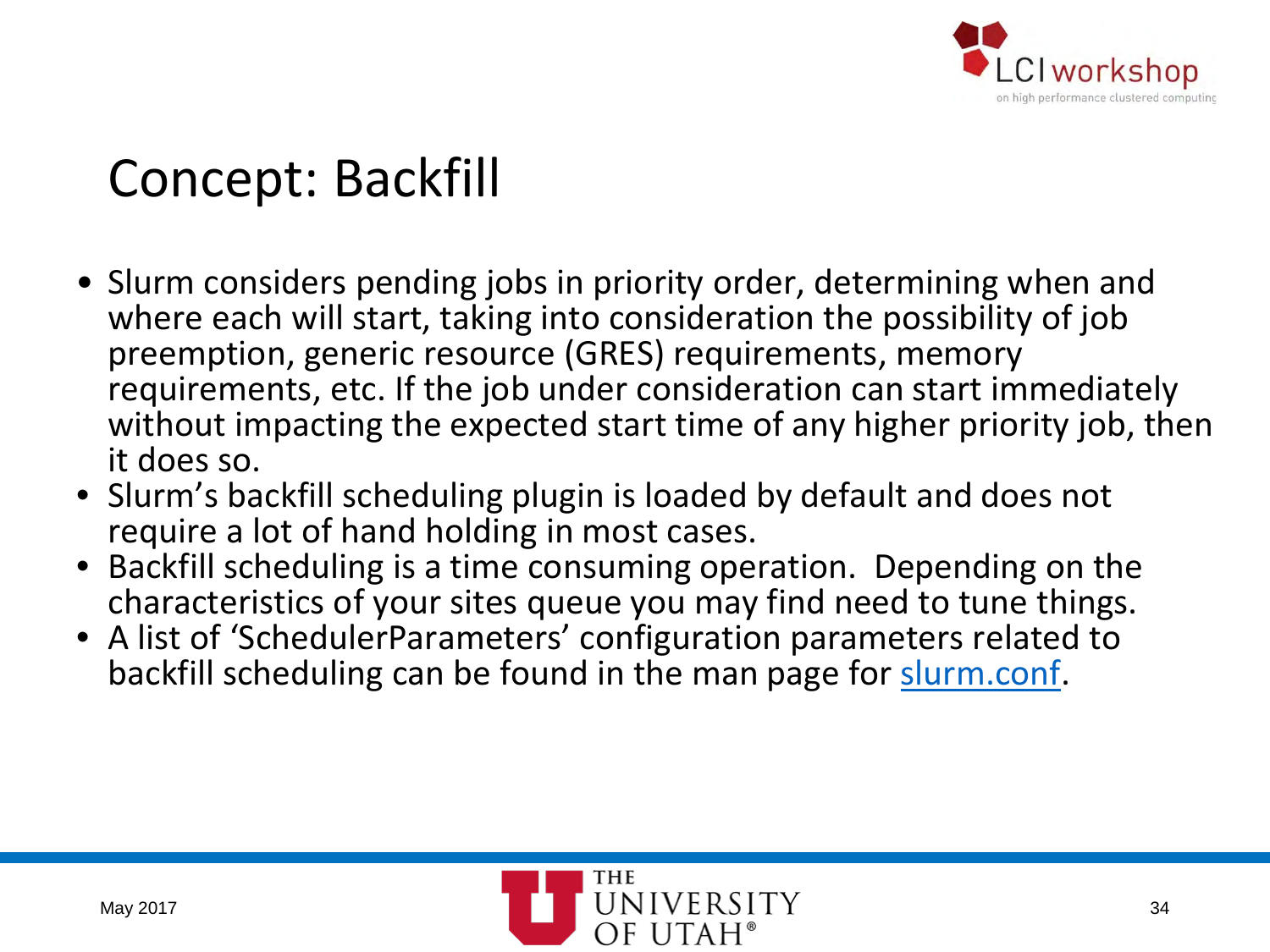

#### Concept: Fair Tree Fairshare Algorithm

- Fair Tree prioritizes users such that if accounts A and B are siblings and A has a higher fairshare factor than B, all children of A will have higher fairshare factors than all children of B.
	- Benefits:
		- Higher prio account users have higher fairshare factor than users from lower prio accounts.
		- Users are sorted and ranked to prevent errors due to precision loss.
		- Account coordinators cannot accidentally harm the priority of their users relative to users in other accounts.
	- Level Fairshare Calculation: LF = S / U
		- Under-served associations will have a value greater than 1.0. Over-served associations will have a value between 0.0 and 1.0.
		- LF: The association's Level Fairshare.
		- S: Shares Norm, the associations assigned shared normalized to the shares assigned to itself and it's siblings:  $S = \text{Sraw}[\text{self}] / \text{Sraw}[\text{self} + \text{sibling}]$
		- U: Effective Usage, U is the associations usage normalized to the account's usage:  $U =$ Uraw[self] / Uraw[self+siblings]

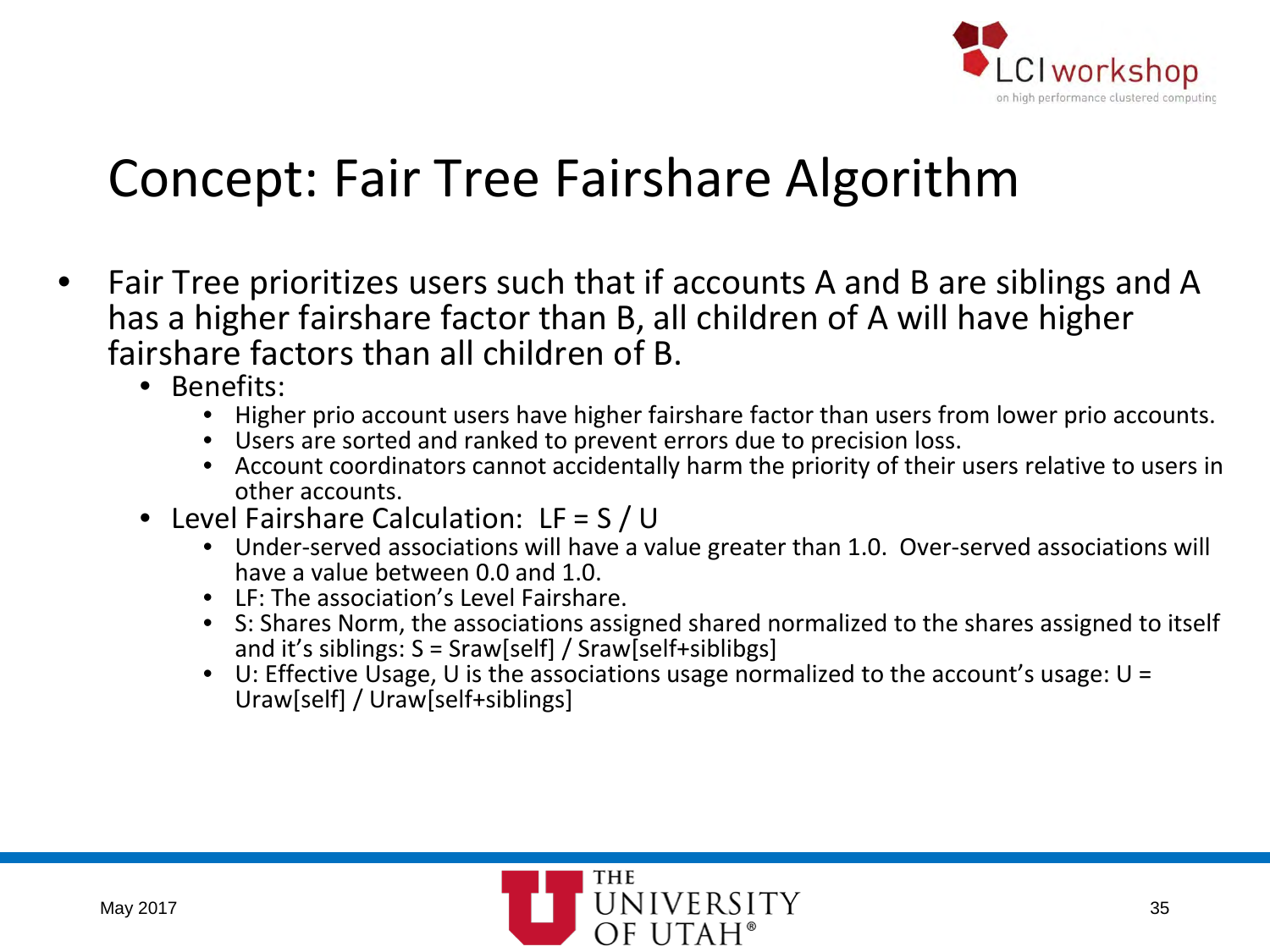

#### Concept: Reservations

- Slurm has the ability to reserve resources for jobs by select users and/or accounts. Reservations can also be used to for system maintenance.
	- User Reservation Example:
		- 'scontrol create reservation reservationname=DAT\_u0104663 starttime=2017-07- 04T08:00:00 duration=14-00:00:00 user=u0104663 nodecnt=128'
	- Jobs that are to use a reservation must add this flag: '--reservation=\${RESNAME}'
		- 'sbatch --reservation=DAT\_u0104663 -N128 my.slurm.script'
	- How can I allow jobs using a reservation to exceed the usual wall clock limit?
		- Create a QOS for reservations and set 'Flags=PartitionTimeLimit,RequiresReservation', also set 'MaxWall=\${MaxResJobTimeLimit}'
			- Flag 'RequiresReservation' will prevent this QOS from being used when there is no reservation.<br>Flag 'PartitionTimeLimit' will allow jobs of this QOS to override the partitions usual time limit.
			-
	- Reservations for system maintenance:
		- 'scontrol create reservation reservationname=SprintDowntime\_May1st starttime=2017-05-<br>01T06:00:00 duration=infinite nodes=all flags=maint,ignore jobs users=root'

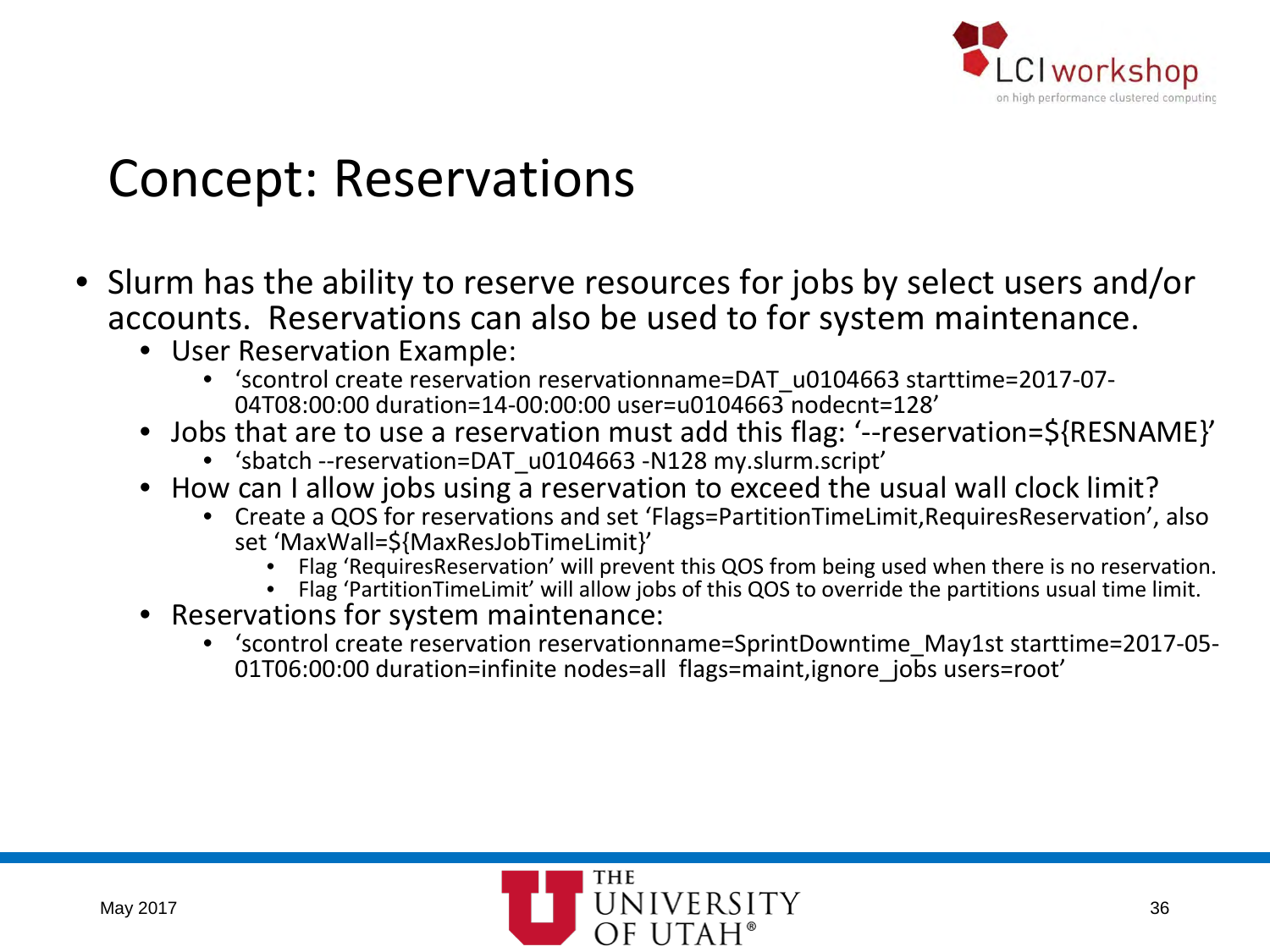

### Info: Additional Job Log Record

- In addition to using slurmdbd to archive job records you can also configure slurm to save a 'similar' record in a parsable text file.
	- slurm.conf:
		- 'JobCompType=jobcomp/filetxt'
		- 'JobCompLog=/var/log/slurm/slurm.job.log'
	- Value of text file for quick info
		- Lookup last user(s) of a node(s).
		- See or review job exit codes'
		- Look for common events or other usage patterns.
		- Other...
		- NOTE: Nodes are listed in 'ranges' which can at time make simple parsing more difficult.
- JobCompLog parsing script:
	- Written by Robben Migacz (A student employee at Univ of Utah, CHPC):
	- <https://github.com/robbenmigacz/SlurmJobLogQuery>
	- Offers a number of search parameters and conditions to simplify usage.

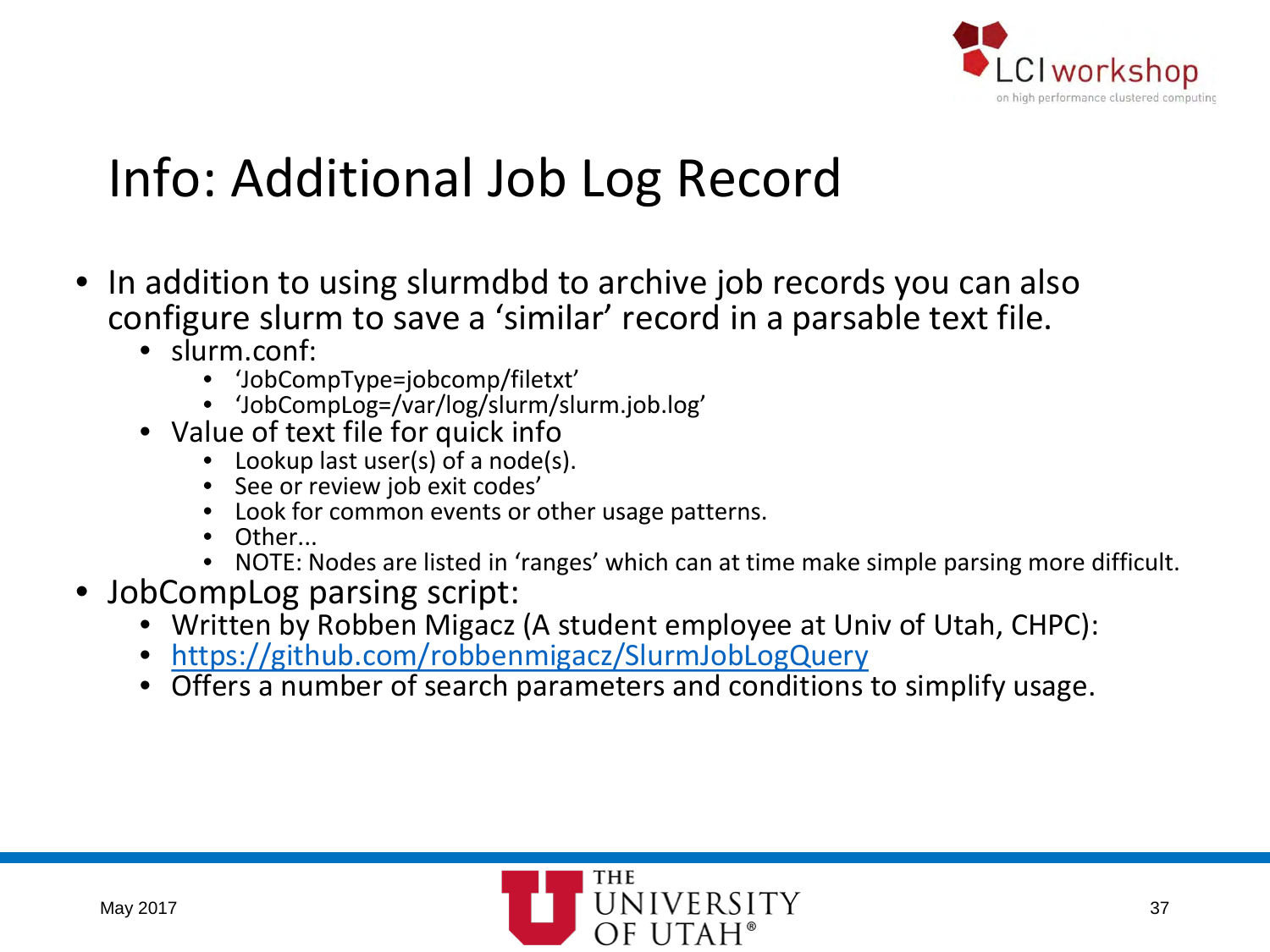

#### Concept: Accounting with slurmdbd

- Slurmdbd is an optional daemon that provides a database backed accounting framework for Slurm:
	- Preferred DB backends are MySQL or MariaDB.
	- Current and historical records are stored for reporting, trending, etc…
	- Clusters, accounts, users, qos, and their associations can be defined in a centralized location.
		- Accounts, qos, or users can be used as ACL points for partitions and reservations.
		- Qos definitions can define priority, default/override limits, fairshare, preemption, etc...
		- Admin and Operator privilege levels can be defined.
		- Comprehensive associations can be made between clusters, accounts, qos, users. Associations can also define additional limits, fairshare, def qos, available qos, etc…
			-
	- Can be integrated with XDMoD [\(open.xdmod.org](http://open.xdmod.org/)) to provide rich resource utilization reports via a web portal.
	- Can be used to support an XSEDE ([www.xsede.org\)](https://www.xsede.org/) like allocation system.

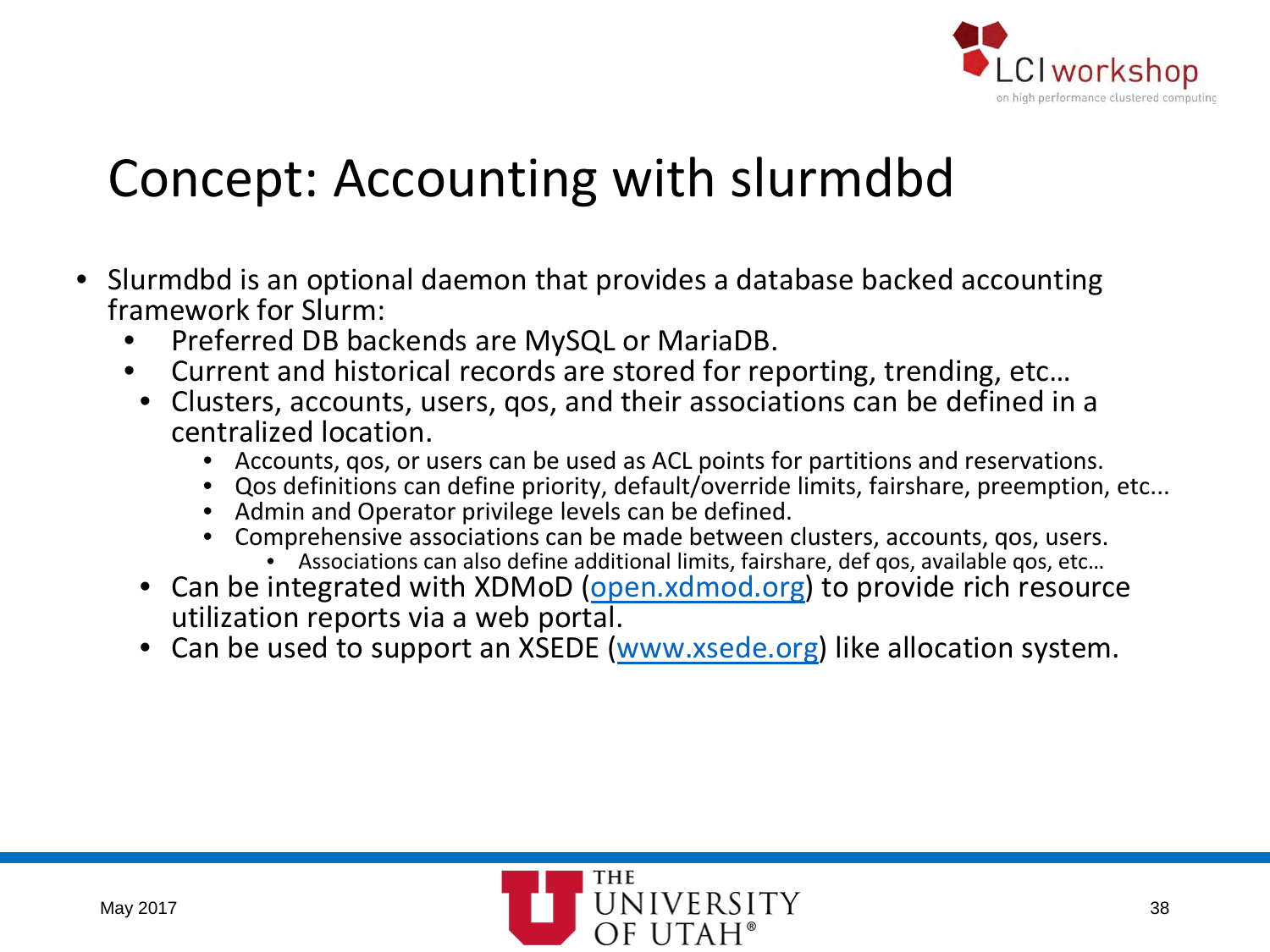

#### Info: XDMoD Resource Utilization Reports



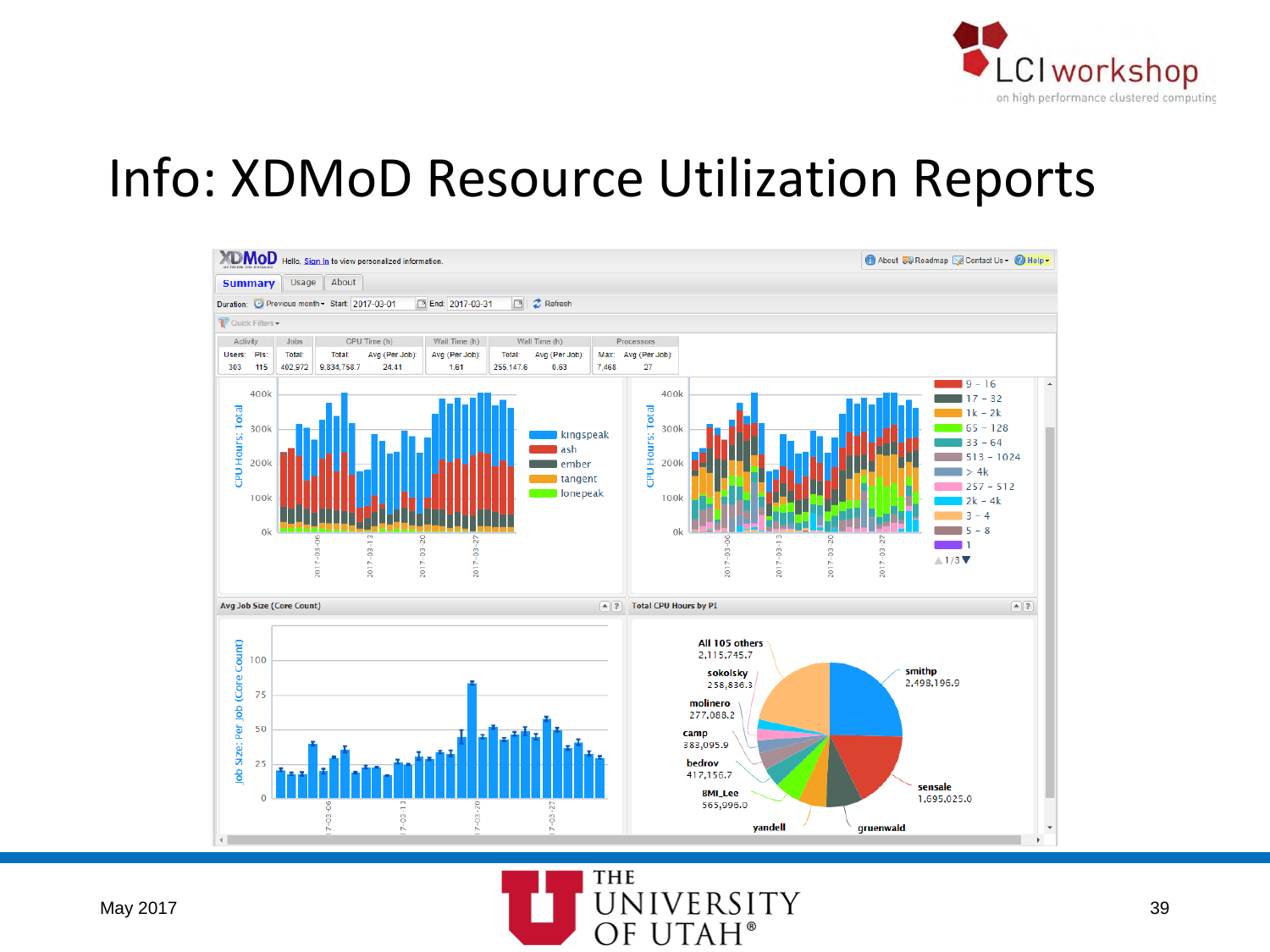

#### Concept: Account Coordinator

- An account coordinator can do the following for users and subaccounts. under the account:
	- Set limits (CPUs, nodes, walltime, etc.).
	- Modify fairshare "Shares" to favor/penalize certain users.
	- Grant/revoke access to a QOS.
	- Hold and cancel jobs.
- BYU sets faculty to be account coordinators for their accounts.
	- End-user documentation: [https://marylou.byu.edu/documentation/slurm/account-coord.](https://marylou.byu.edu/documentation/slurm/account-coord)

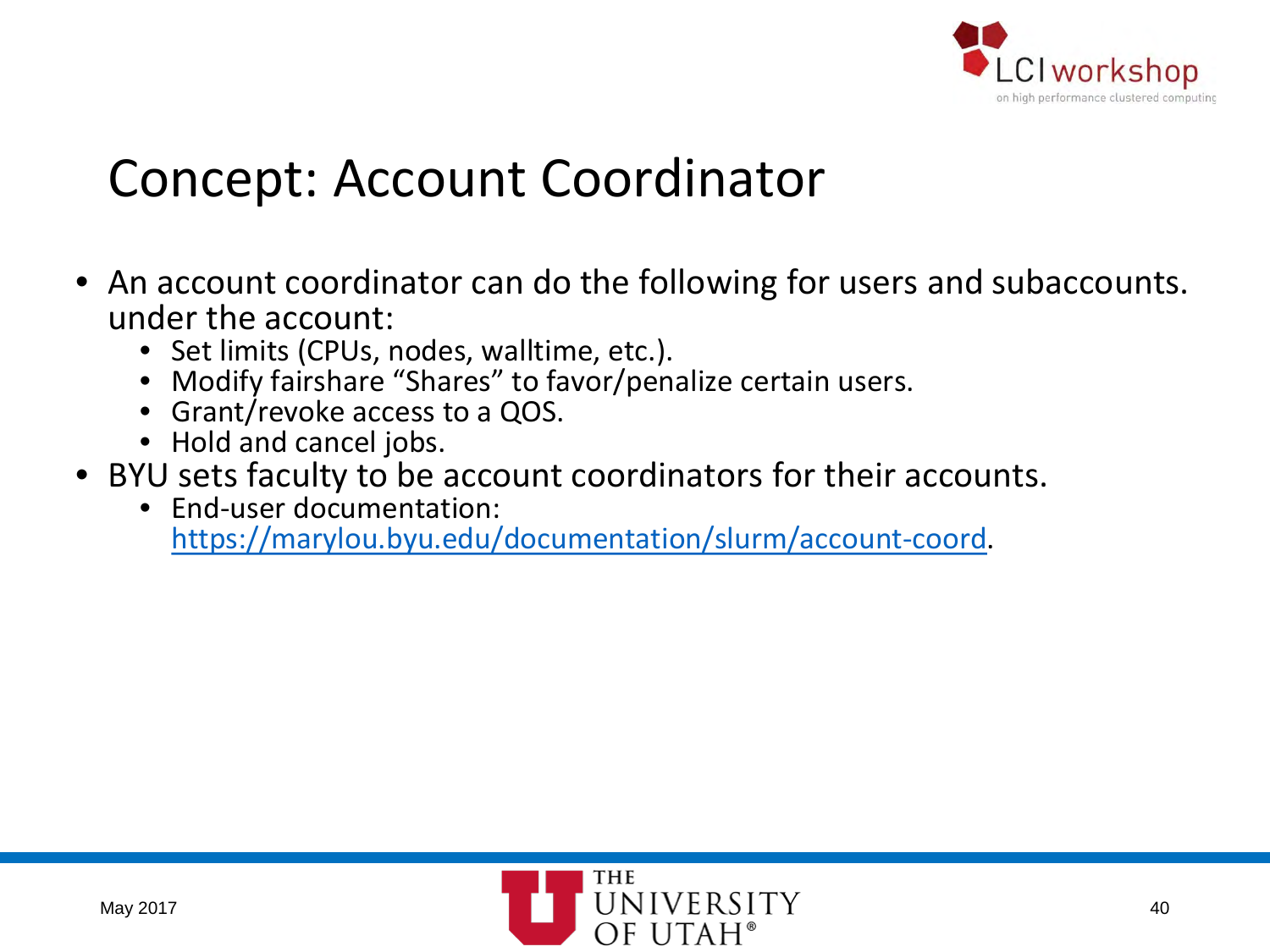

#### Concept: Node Health Check

- Slurm supports a "node health check" framework:
	-
	- slurm.conf config:<br>• HealthCheckNodeState=\${statelist}'
		- List of node states that 'HeathCheckProgram" is called. Multiple states can be listed.<br>• Supported states: ALLOC, ANY, CYCLE, IDLE, and/or MIXED.<br>• 'HealthCheckInterval=\${seconds}'
			-
		-
		- Interval in seconds between executions of 'HealthCheckProgram'.<br>
		'HealthCheckProgram=/path/to/nhc.sh'
		- -
			-
			- Fully qualified pathname of script to be executed as root.<br>• Run on all nodes NOT in NOT\_RESPONDING state.<br>• Program can verify node health and DRAIN a node or send email if a problem is detected.<br>• Will kill 'HealthChec
			-
	- LBNL Node Health Check is one possible tool to use as the 'HealthCheckProgram'.
		- Formerly known as: Warewulf Node Health Check
		- <https://github.com/mej/nhc>

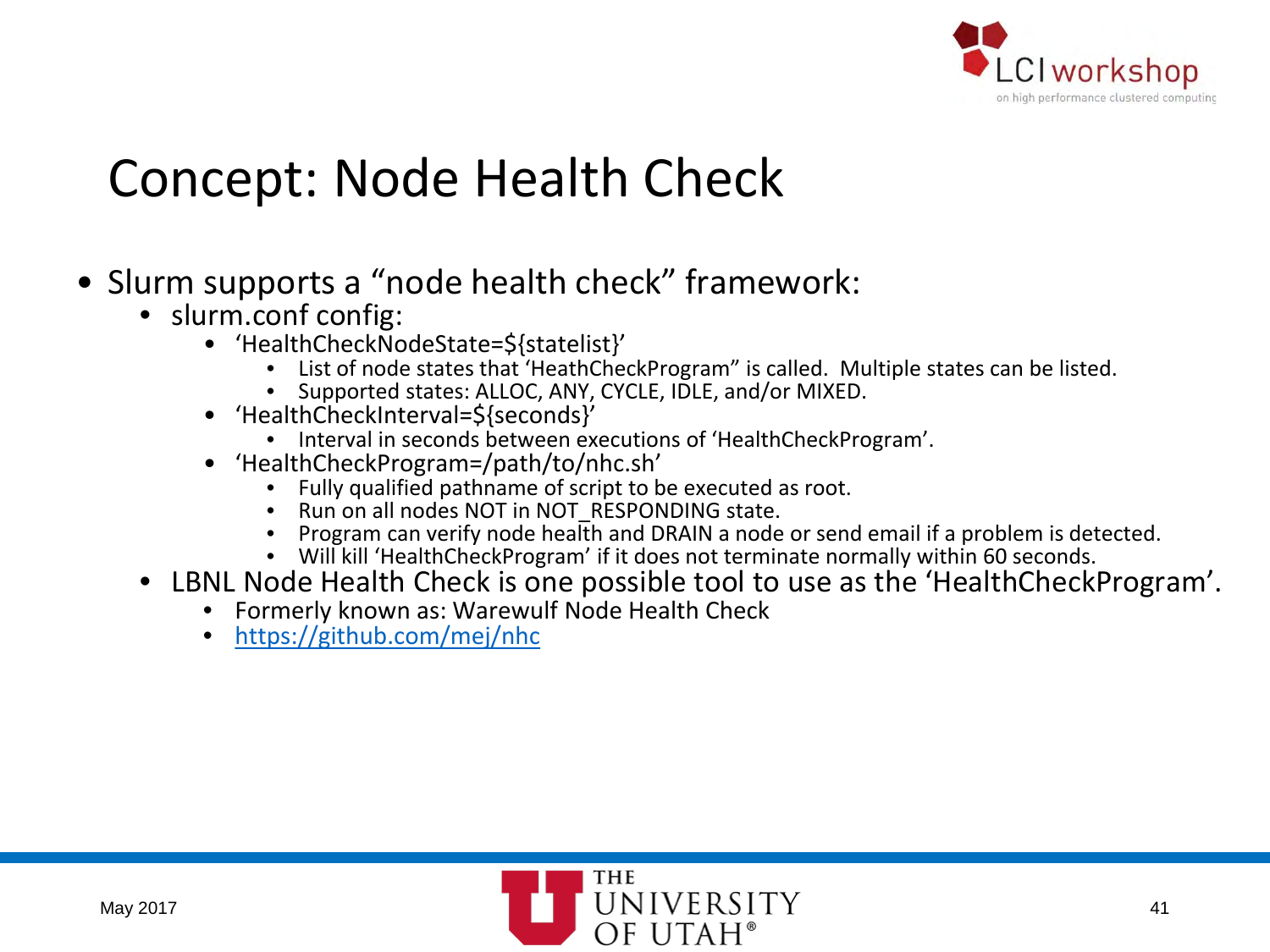

# Concept: Troubleshooting

- What to do and where to start when things go wrong?
	- First, and possibly the most important, is to know where your logs are.
		- Slurm can use your system's log facility (syslog/rsyslog) to locally and or remotely log.<br>• Log/debug levels can be increased when needed with options in slurm.conf:<br>• 'DebugFlags'<br>• 'SlurmdDebug'<br>• 'SlurmdDebug'<br>• 'Slur
			- -
				-
				-
				-
		- slurmctld Involved in most activities so often proves to be a good first place to look.
		- slurmd Each node's slurmd logs often capture node or peer level issues.
		- munge Since munge is needed on all system running slurm daemons or where slurm commands are run these logs can be key in identifying if there is an authentication issue. • For example, munge can be quite sensitive to system clock consistency.
			-
		- slurmdbd Review slurmctld, slurmdbd, and back end database logs for issues.
- Try to understand the scope of the issue you're facing. Narrow things down to the obvious involved components and start there.
	- Keep detailed notes as you get a feel for troubleshooting things.

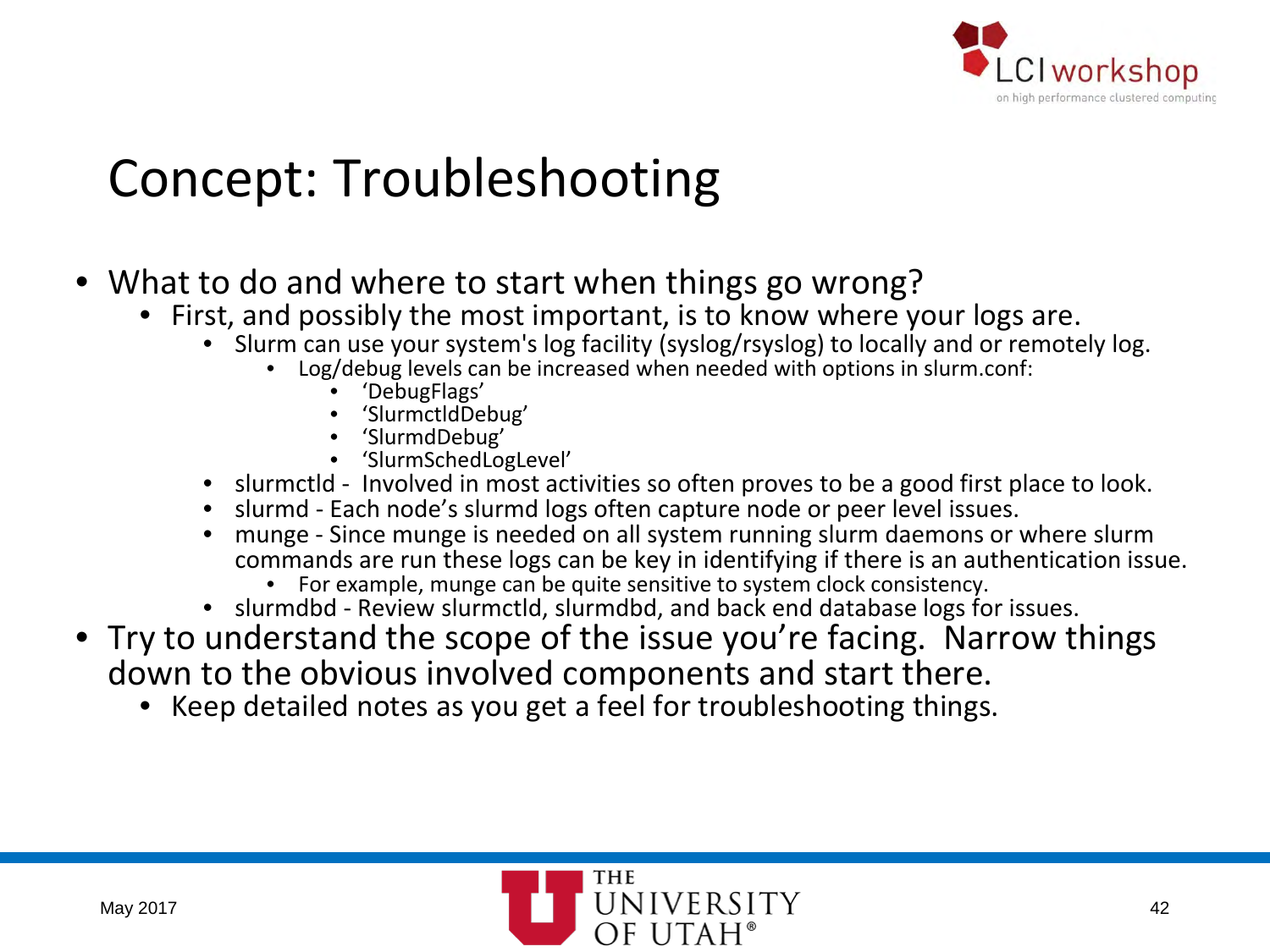

# Concept: Troubleshooting

- Schedmd's Ticket System: <https://bugs.schedmd.com/>
	- Even if you do not have a support contract you may find valuable information by searching existing/previous tickets other have submitted.
- Additional Info:<https://slurm.schedmd.com/troubleshoot.html>

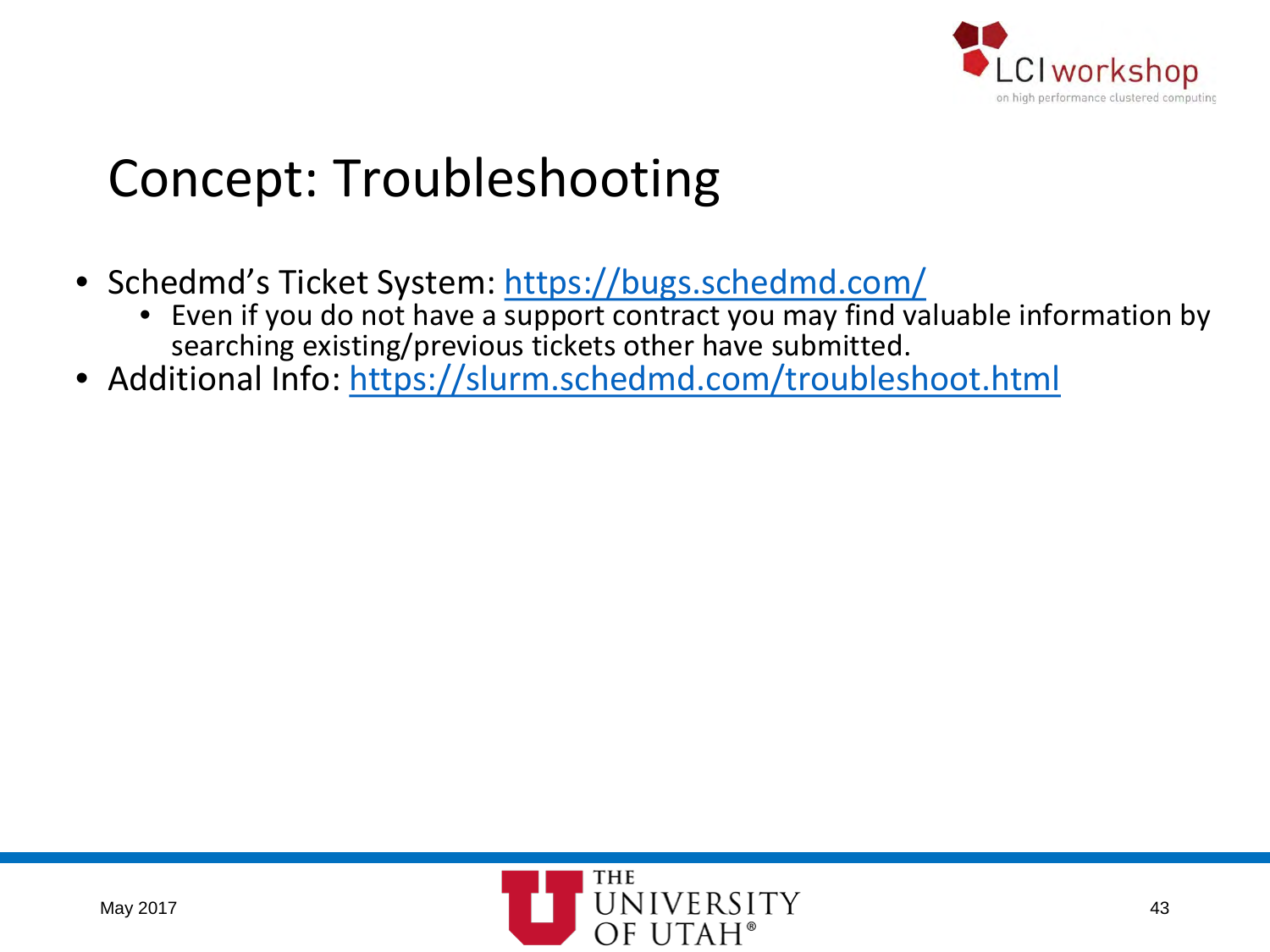

# Concept: Slurm Elastic / Cloud / PowerSave

- Slurm has built in support for dynamic resources from both the Elastic/Cloud sense as well as for Power Saving modes of operation.
- Why?
	- Ability to burst to private or public cloud resources when needs exceed capacity.
	- Limit or reduce power consumption for resources left idle or to maintain power budget requirements.
	- Maybe you want to share a pool of resources between your HPC systems and some other usage cases.
	- Need to be able to boot nodes into alternate configs based on job requirements.
- Clusters can be composed of either or both dedicated and dynamic resources.
- Flexible boot/provision mechanism... You get to write your own!;)

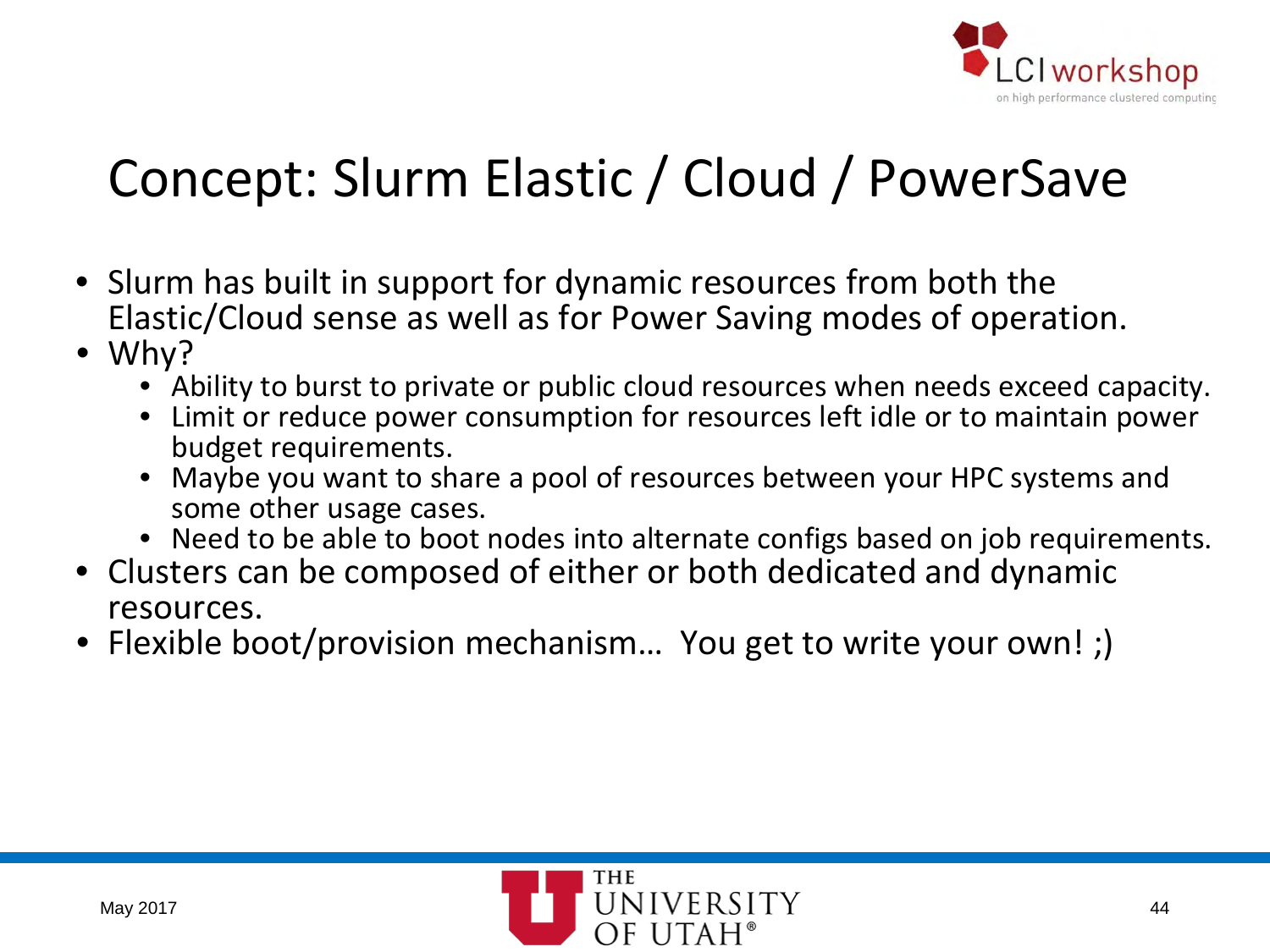

### Concept: Slurm Elastic / Cloud / PowerSave

- Key configuration points:
	- 'SuspendProgram' deprovision resources.
	- 'ResumeProgram' provision resources.
	- Various timers…
	- 'SuspendTime' to deprovision idle resources.
	- Tail-End reservations.
	- Synchronize slurm and providor states.
	- Insuring nodes provision to a "healthy" state.



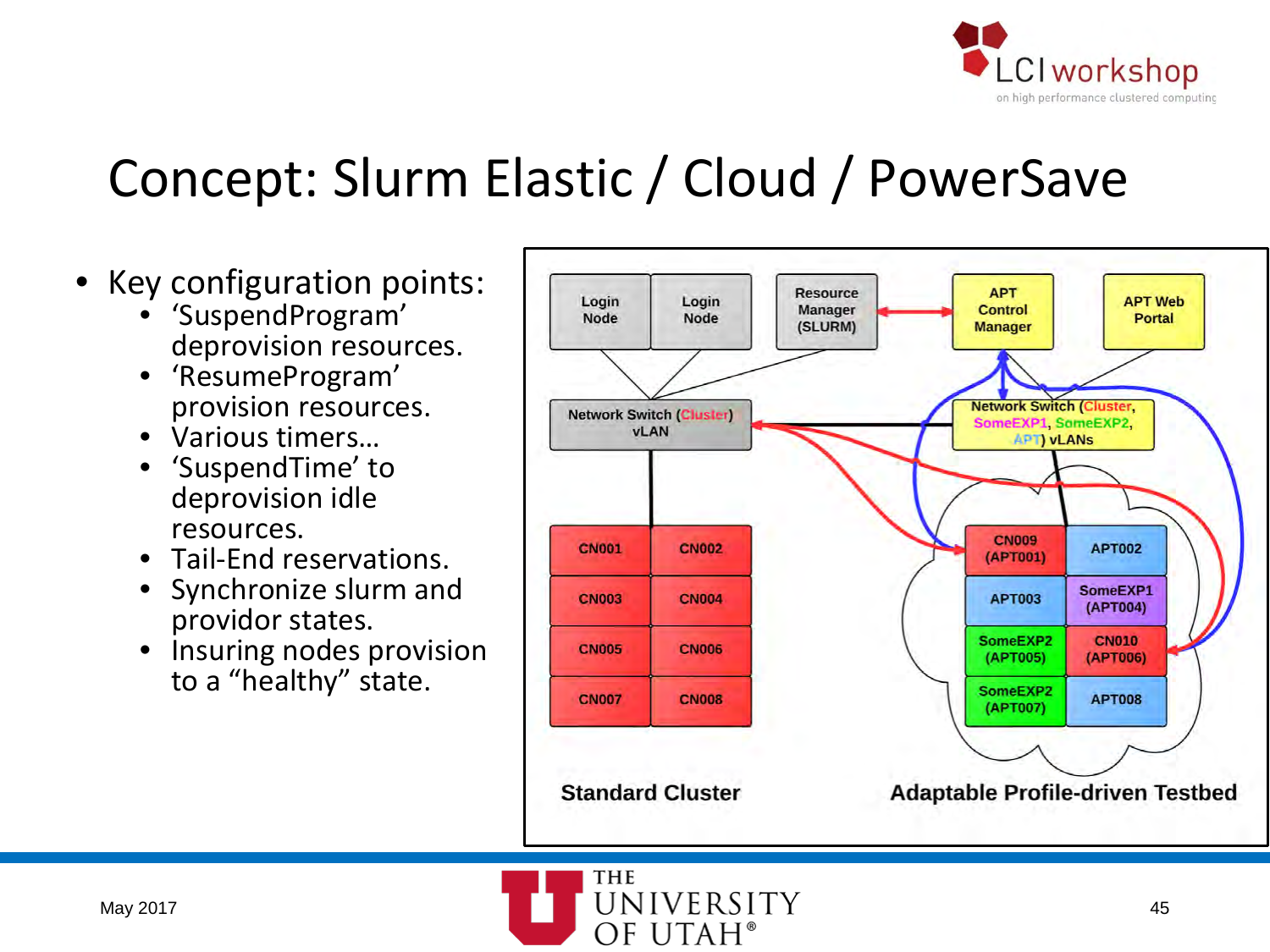

# Info: OSG & Slurm Integration

- **A CPU cycle is a terrible thing to waste!**
- More info/documentation at: [www.opensciencegrid.org](https://www.opensciencegrid.org/)
- OSG can integrated into your Slurm based cluster:
	- Maintain full local control of job prioritization and usage.
	- OSG "Glidein" jobs are submitted to slurm.
	- Glidein jobs starts up OSG framework on nodes and processes OSG workloads.
	- Able to run as low prio backfill workloads with preemption.
	- HTC vs HPC focused.
- Share what would be otherwise wasted/unused cycles with others.
- Harvest cycles from other sources for your HTC/OSG friendly workloads.

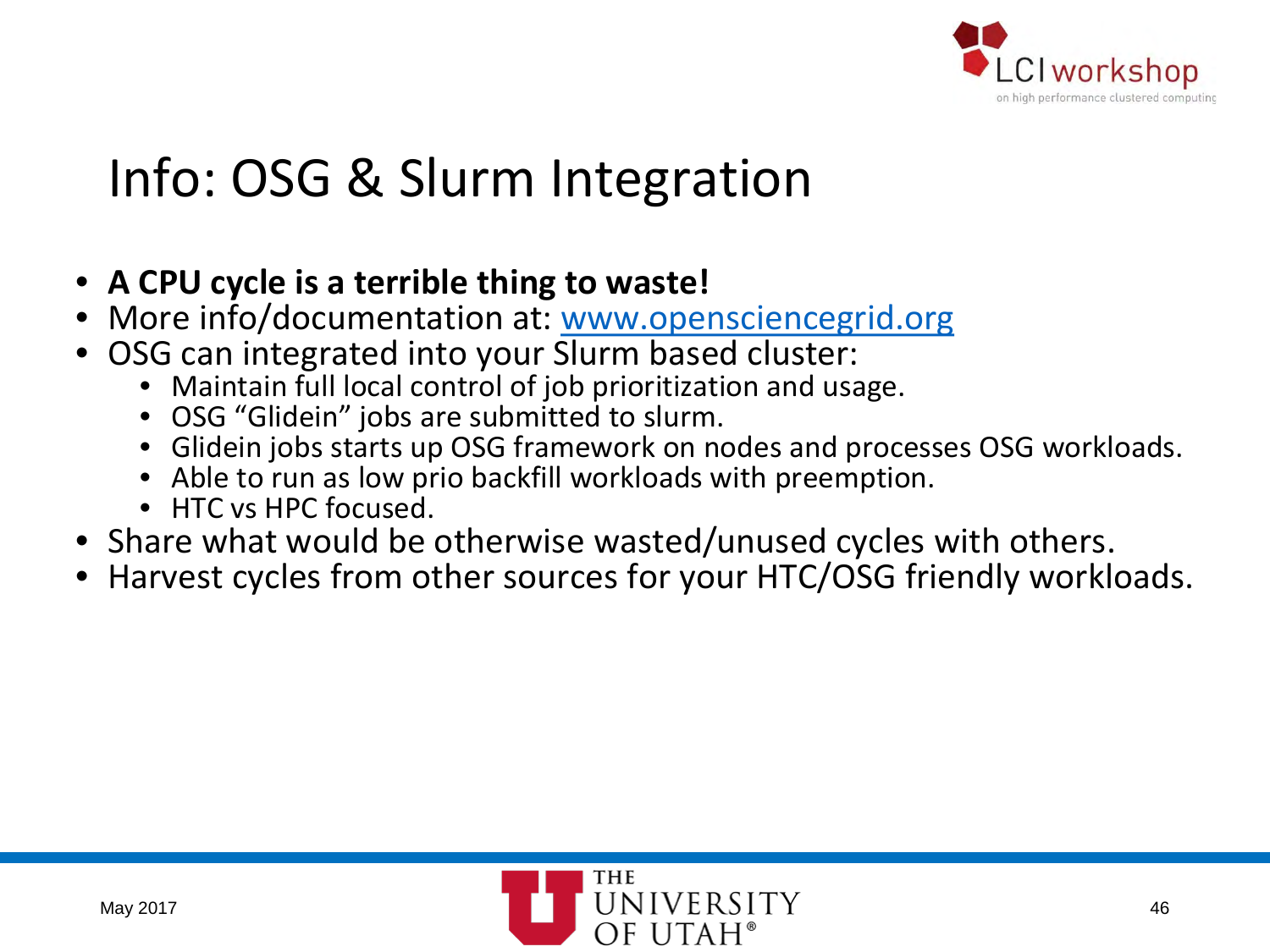

# Info: User Education

- Slurm (mostly) speaks #PBS and has many wrapper scripts.
	- Maybe this is sufficient?
	- BYU switched from Moab/Torque to Slurm before notifying users of the change.
		- Yes, they were that crazy. Yes, it worked great for >95% of use cases, which was their target. The other options/commands were esoteric and silently ignored by Moab/Torque anyway.
- Slurm/PBS Script Generator available: [github.com/BYUHPC](https://github.com/BYUHPC)
	- LGPL v3, demo linked to from github
- <https://slurm.schedmd.com/tutorials.html>
	- "Introduction to Slurm Tools" video is linked from there
- <https://www.chpc.utah.edu/documentation/software/slurm.php>
- <https://marylou.byu.edu/documentation/slurm/commands>
- Many other institutions have quality slurm user guides just a google search away.

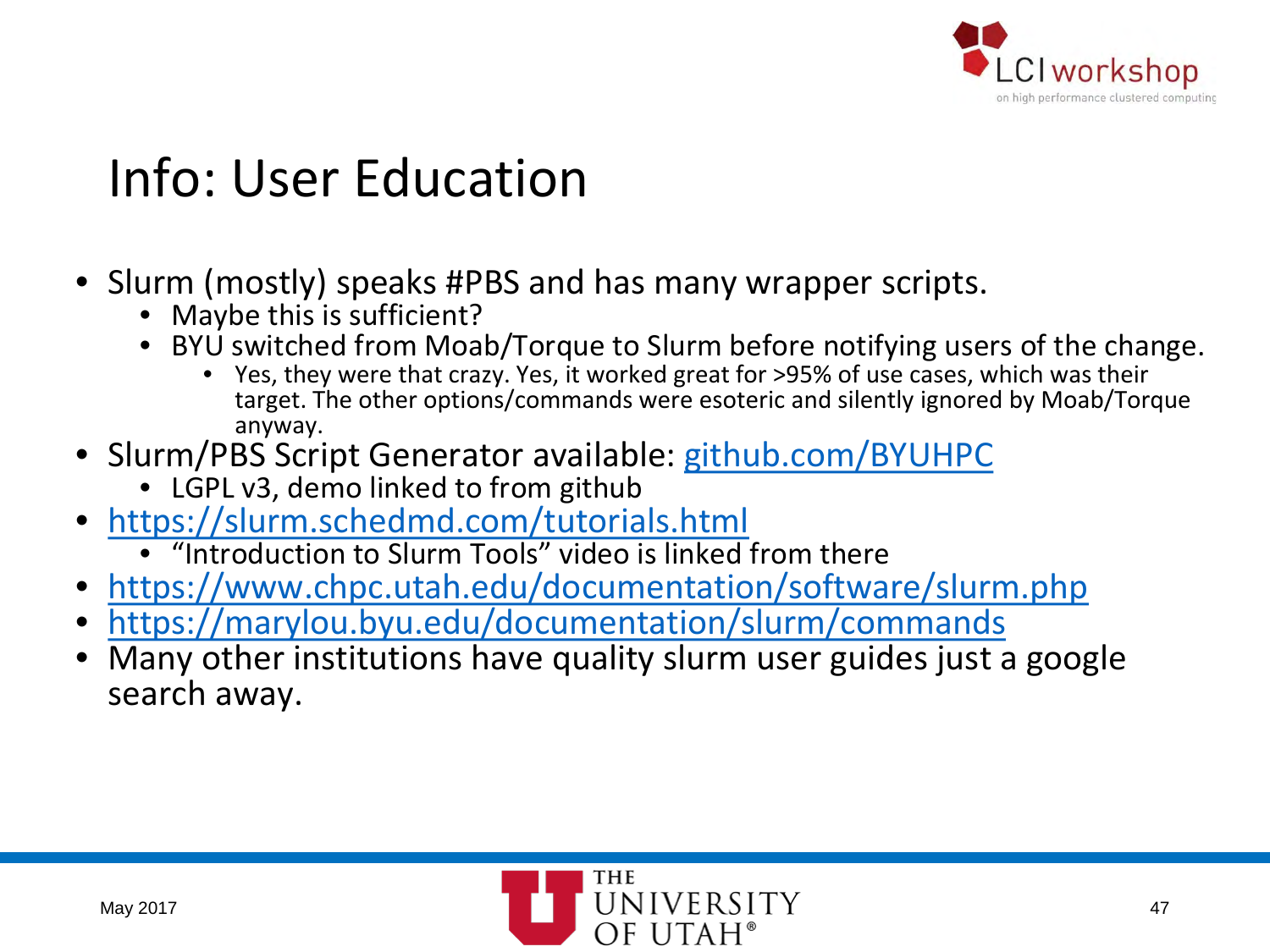

# Info: Support

- SchedMD:<https://www.schedmd.com/>
	- Excellent commercial support option from the original developers.
	- Bugfixes typically committed to github within a day.
- Other support vendors listed on Slurm's Wikipedia page.
	- Usually tied to a specific hardware vendor or as part of a larger software installation.
- slurm-dev mailing list: <https://slurm.schedmd.com/mail.html>
	- You should subscribe.
	- "Hand holding" is extremely rare.
	- Don't expect to use slurm-dev for support.

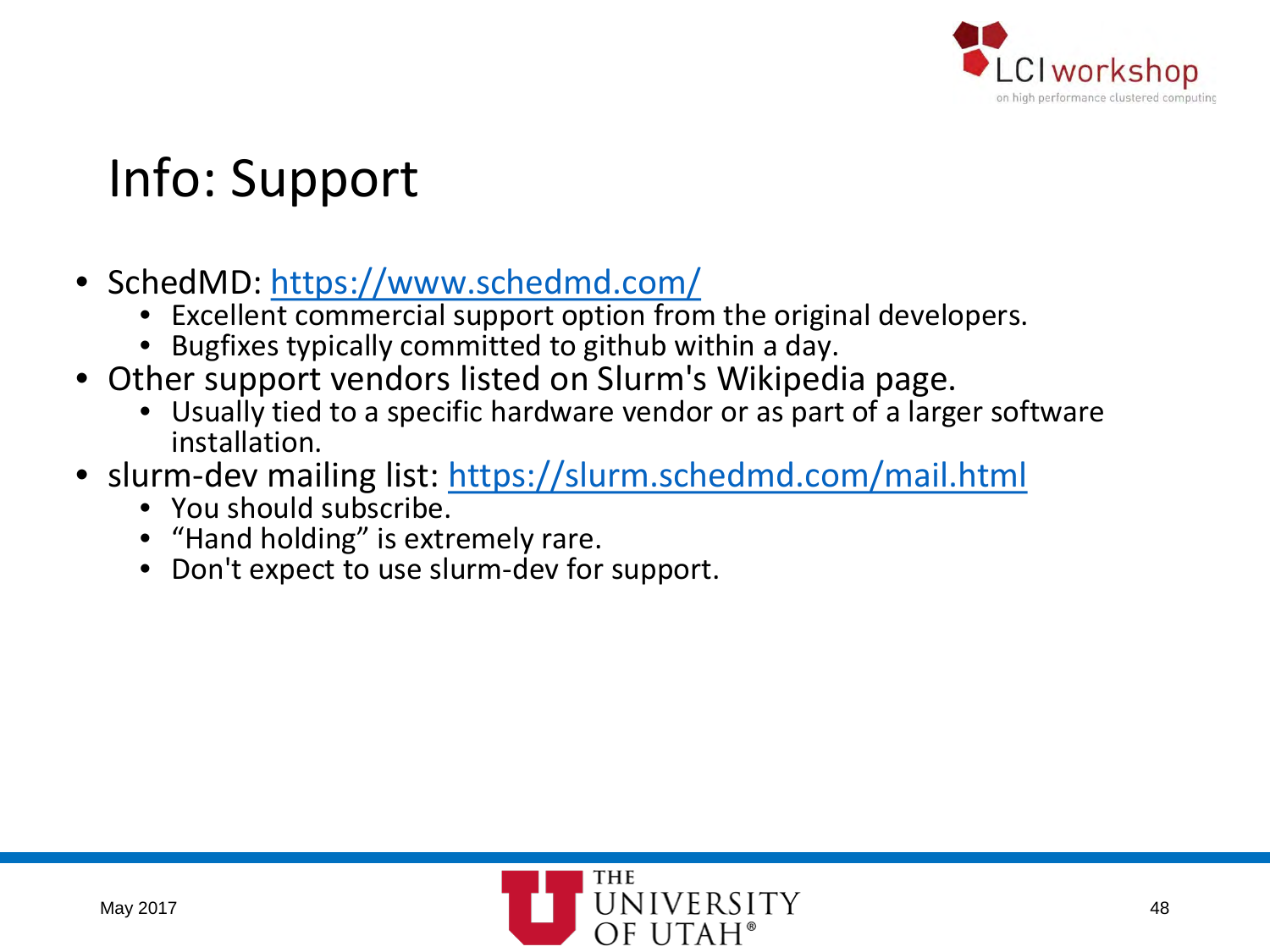

# Closing & Contact info:

# Thank you for your participation! Any Questions?

Brian Haymore, Sr IT Arch - HPC Center for High Performance Computing, University of Utah brian.haymore@utah.edu